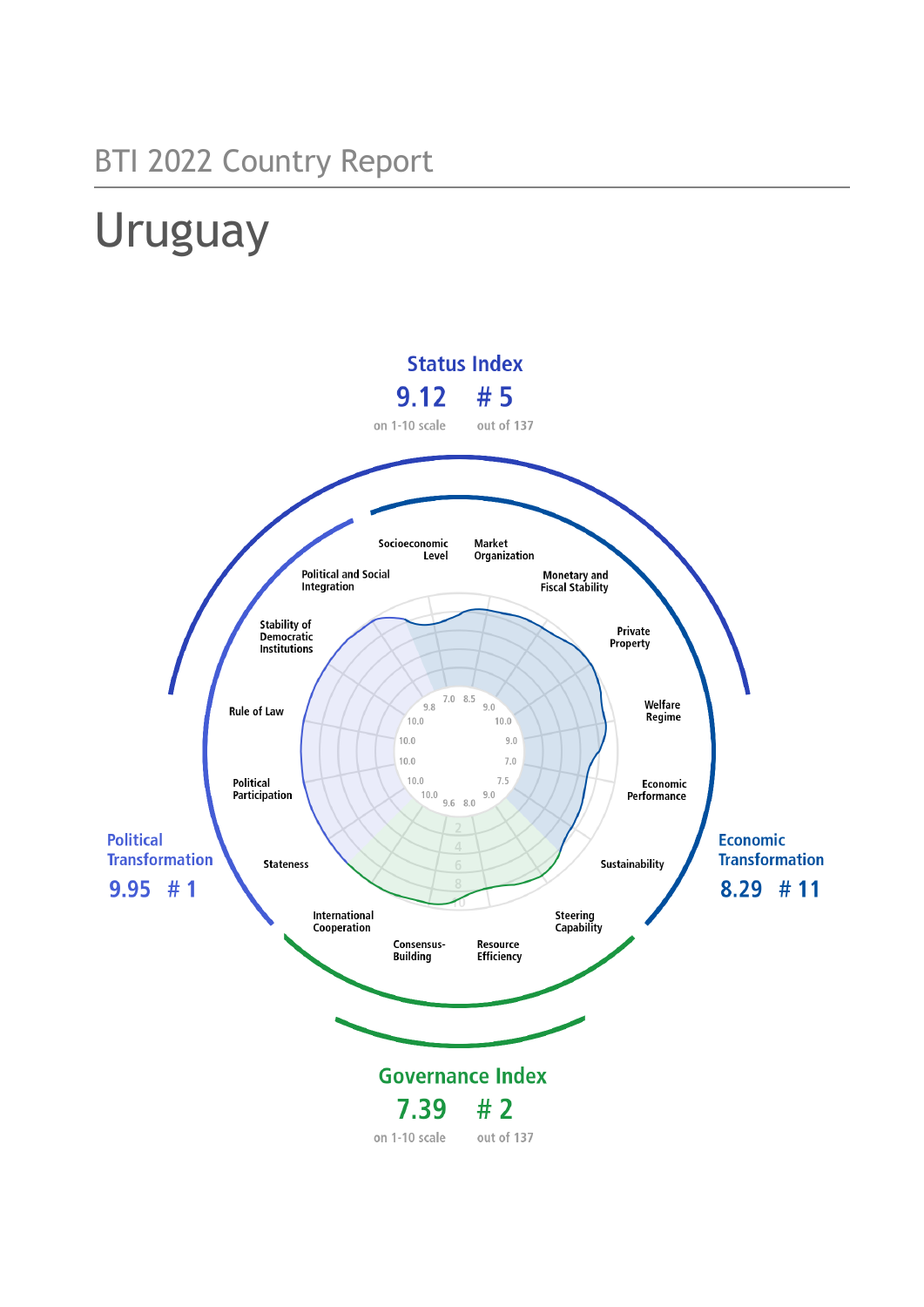This report is part of the **Bertelsmann Stiftung's Transformation Index (BTI) 2022**. It covers the period from February 1, 2019 to January 31, 2021. The BTI assesses the transformation toward democracy and a market economy as well as the quality of governance in 137 countries. More on the BTI at [https://www.bti-project.org.](https://www.bti-project.org/)

Please cite as follows: Bertelsmann Stiftung, BTI 2022 Country Report — Uruguay. Gütersloh: Bertelsmann Stiftung, 2022.

This work is licensed under a **Creative Commons Attribution 4.0 International License**.

### **Contact**

Bertelsmann Stiftung Carl-Bertelsmann-Strasse 256 33111 Gütersloh Germany

**Sabine Donner** Phone +49 5241 81 81501 sabine.donner@bertelsmann-stiftung.de

**Hauke Hartmann** Phone +49 5241 81 81389 hauke.hartmann@bertelsmann-stiftung.de

**Claudia Härterich** Phone +49 5241 81 81263 claudia.haerterich@bertelsmann-stiftung.de

### **Sabine Steinkamp** Phone +49 5241 81 81507 sabine.steinkamp@bertelsmann-stiftung.de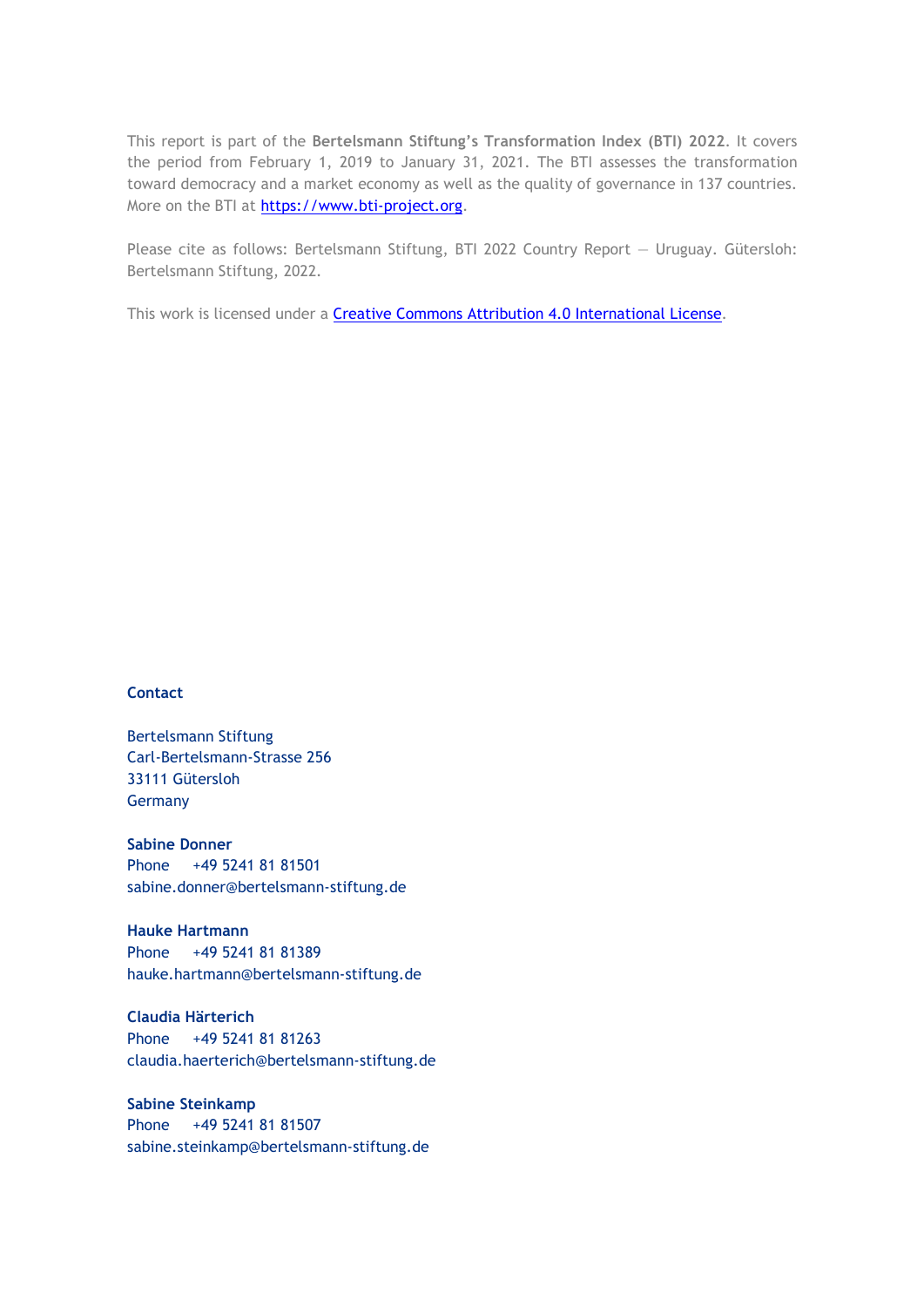#### **Key Indicators**

| Population               | M      | 3.5  | HDI                            | 0.817 | GDP p.c., PPP $\ S$          | 22795 |
|--------------------------|--------|------|--------------------------------|-------|------------------------------|-------|
| Pop. growth <sup>1</sup> | % p.a. | 0.3  | HDI rank of 189                | 55    | Gini Index                   | 39.7  |
| Life expectancy          | vears  | 77.9 | UN Education Index             | 0.765 | $\%$<br>Poverty <sup>3</sup> | 0.5   |
| Urban population %       |        | 95.5 | Gender inequality <sup>2</sup> | 0.288 | Aid per capita $\sqrt{5}$    |       |
|                          |        |      |                                |       |                              |       |

Sources (as of December 2021): The World Bank, World Development Indicators 2021 | UNDP, Human Development Report 2020. Footnotes: (1) Average annual growth rate. (2) Gender Inequality Index (GII). (3) Percentage of population living on less than \$3.20 a day at 2011 international prices.

# Executive Summary

The review period covers the last year of the government of President Tabaré Vázquez and the first year of President Luis Lacalle Pou. The end of the third Broad Front (FA) government was marked by an economic slowdown, and an increase in unemployment and the budget deficit. National elections were held in October and November 2019, in which the ruling party was defeated by Luis Lacalle Pou with the support of a coalition of center-right parties.

The new president took office on March 1, 2020, supported by a five-party coalition, which controls 56% of parliamentary seats. President Lacalle Pou's priorities were to reduce unemployment, restore the country's competitiveness, adjust public finances, improve security and reform the pension system. However, the outbreak of the COVID-19 pandemic changed the government's program, as the government had to deal with the health crisis only two weeks after coming to power. The government's strategy focused on voluntary confinement of the population in conjunction with the restriction of activities in areas such as education, entertainment, trade and borders, which significantly reduced mobility, at least in the first months of the pandemic.

This complicated process evolved positively thanks to three factors. First, some institutional structures contributed decisively to fighting the pandemic, including the Integrated Health System, Unemployment Insurance and the social policy of the Ministry of Social Development. Second, the government's initiative to establish the Honorary Scientific Advisory Group (GACH), composed of more than 60 scientists from different knowledge fields, lent credibility to health care policy, and provided transparency to the opposition and public. Third, the cooperative role the opposition took in parliament made it possible to introduce a package of measures with the support of all parties and within a very short timeframe. The decline in infections allowed activities to gradually resume and by mid-2020 the country was already operating under virtually normal conditions. This situation allowed the government to move toward approving an important part of its program. An omnibus-type bill, comprising 506 articles, was submitted to parliament in April 2020 and approved under the urgent consideration mechanism in June 2020.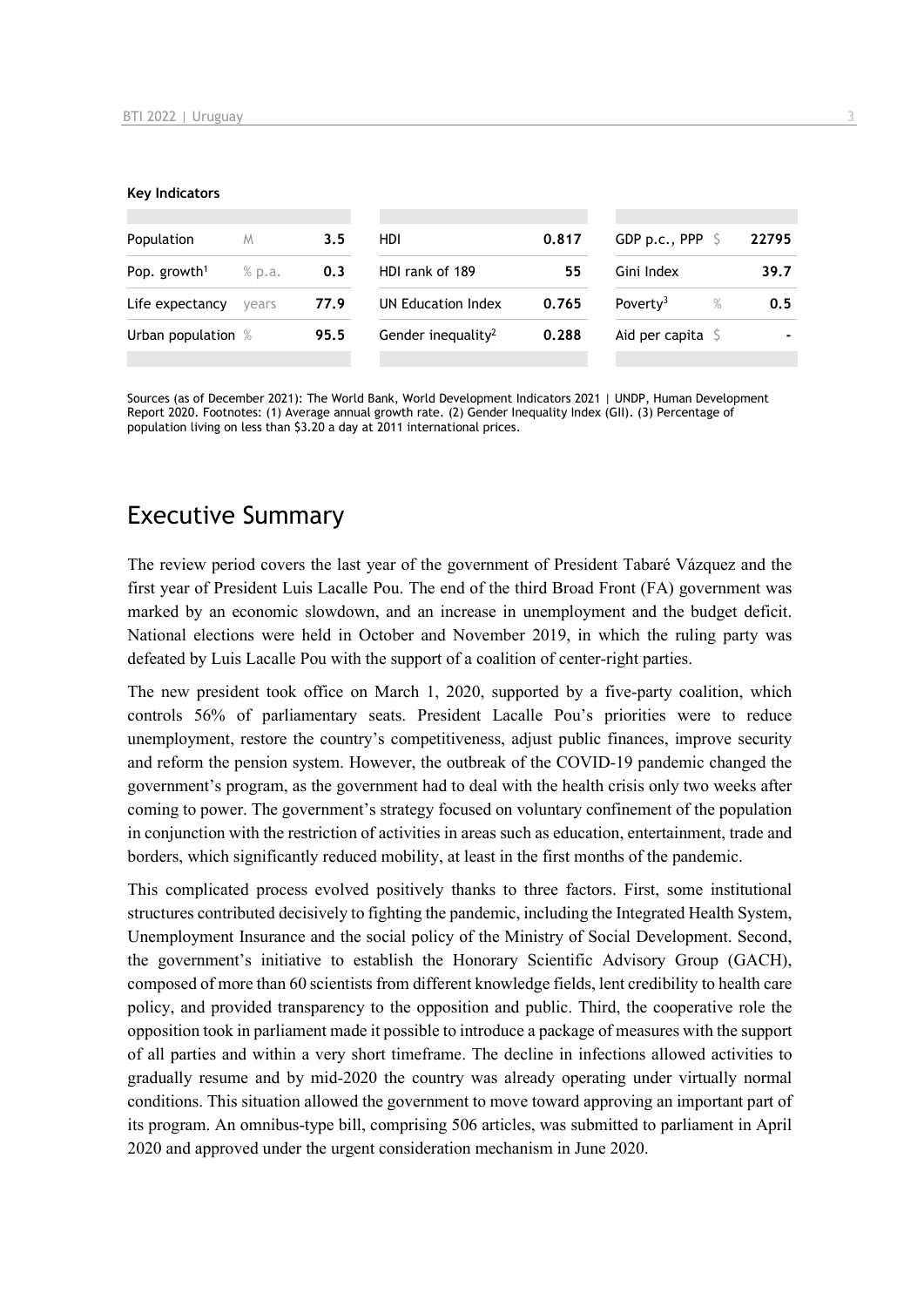Uruguayan democracy has not been eroded by the demands placed on it by the pandemic. The parliament and judiciary functioned almost normally, and the central issues to the government agenda were widely debated in public. The government, in turn, handled the contradiction between economic and health care policy goals in a flexible and innovative way. It tried not to get caught up in health care policies that damaged the country's productive fabric and the results of its approach have been acceptable. At the time of writing, the health care system has not collapsed and the economy is not in a critical state, although it shrank by more than 5% in 2020. However, the excessive caution with which the economic team has managed public spending – in order not to worsen the budget deficit inherited from the previous government – has earned it sharp criticism from the opposition and from the government coalition partners. It seems clear that sooner or later the government will have to increase social spending in order to deal with the socioeconomic consequences of the pandemic.

# History and Characteristics of Transformation

Uruguay has the longest democratic history of any Latin American country. In the 20th century, it suffered only two institutional breakdowns. In 1933, a civilian coup promoted by the president himself sought a rapid re-institutionalization through constitutional and legal reforms. The second break was in 1973 and led to a bureaucratic-authoritarian military dictatorship, similar to others that devastated the continent in those years. The period of the military dictatorship (1973 – 1985) was the only period in the 20th century when governments were not elected and political parties were excluded from power. This fact underlines the remarkable political development of the country, as it was governed by only two different political parties before 2004: the Partido Colorado (PC) and the Partido Blanco o Nacional (PN).

Along with early democratization, Uruguay developed a welfare state that implied a joint process of building political and social citizenry. During the first decades of the 20th century, under the leadership of José Batlle y Ordóñez and with the consensus of both traditional parties, a set of political, social and economic reforms was implemented: universal and secret suffrage, free and fair elections, separation of church and state, and an eight-hour working day. Given the weakness of private economic actors, the state acquired a central role in the economy and in the provision of all kinds of public services, forging a rich, integrated and modern society during the first half of the 20th century. Prosperity based on the strong performance of agricultural and cattle exports was associated with an "import substitution development model." This was intended to promote industrial development but fell into crisis at the beginning of the 1950s as a consequence of structural weaknesses and the decline in prices for traditional exports. A long period of economic stagnation and social turmoil followed.

The solid bipartisan political system began to undergo changes during the 1960s. In a context of strong social and political conflict (e.g., the emergence of a guerrilla movement, the Tupamaros), leftist parties joined with other dissident groups to form the so-called Frente Amplio (FA). Although the traditional parties developed different responses to the structural crisis (a new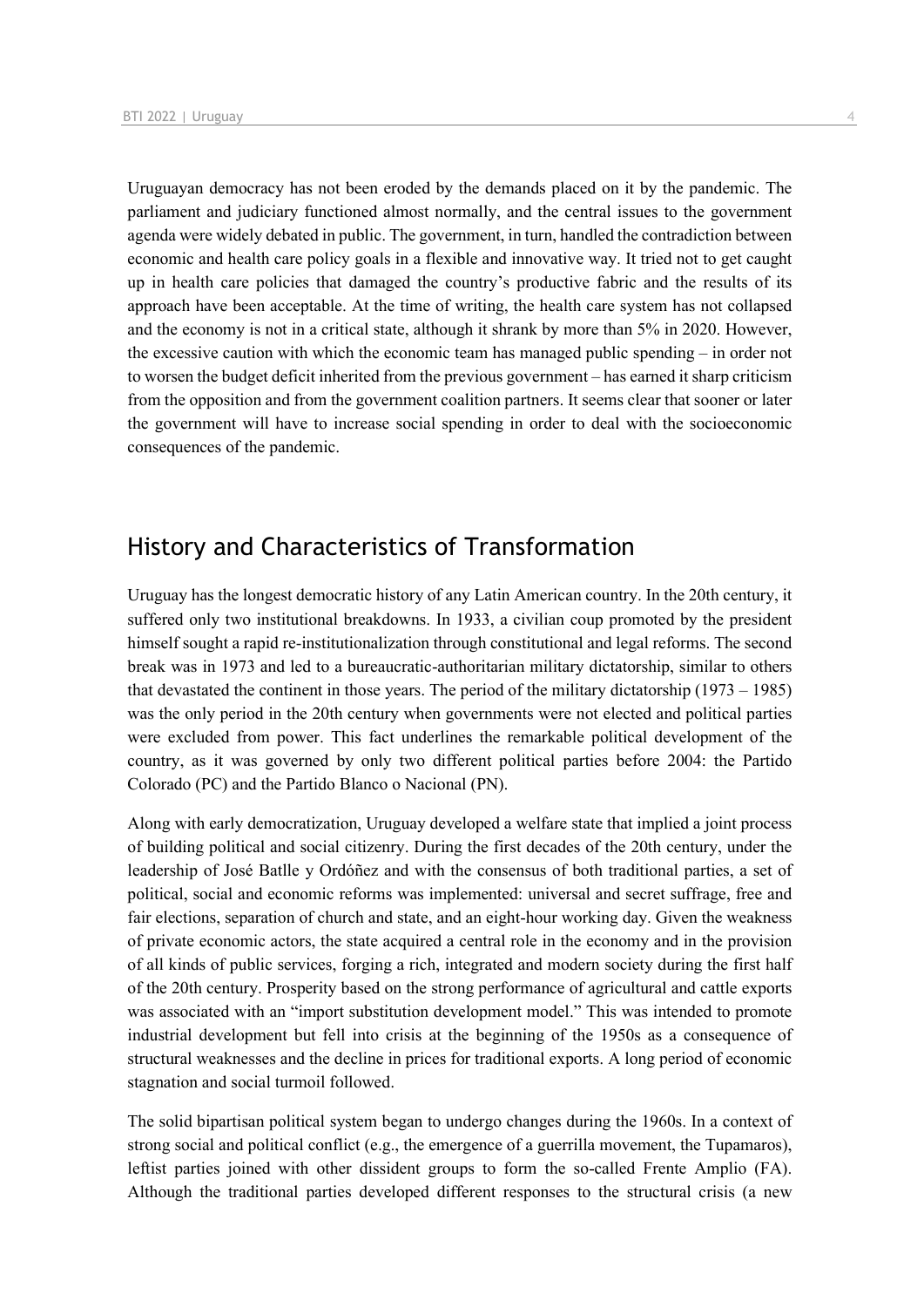constitution in 1967 and a renewed electoral offer in the PN), democracy was overthrown in June 1973. The coup enabled the establishment of a civilian-military government, which attempted unsuccessfully to solve the structural problems of the economy (e.g., by promoting foreign trade liberalization) and tried to eliminate its left-wing opponents.

Re-democratization after 1985 was rapid, and a process of economic and state reform was gradually implemented by the successive governments of the traditional parties. However, various reform attempts (privatization and state reform) were blocked by a coalition between the leftist opposition and social organizations, mainly labor unions. The traditional parties were increasingly grouped together on the center-right of the ideological spectrum, since they jointly advocated and conducted strong pro-market reforms, while the FA increasingly assumed the role of defending state-owned enterprises, and the rights of workers and the poor. Even though during most of the 1990s economic growth rates were important, and inflation and unemployment rates were kept under control, the process ended in 2002 with a deep recession and a financial crisis. The shifts in the party system gained strength during the 1990s, as the FA moved toward more moderate ideological positions and adopted state-oriented proposals that were being abandoned by the traditional parties. The electoral reform of 1996, which adopted the majority runoff presidential election system, provided the country with the institutional framework to consolidate a system of political competition between the FA and traditional parties, culminating in the formation of an FA-controlled national government in 2005.

The political and economic performance of Uruguay during the 15 years of the FA government has been one of the most successful in the country's history. This period coincides with a favorable export scenario for goods produced in Uruguay. The democratic institutions worked efficiently and the country received international recognition for its superlative achievements (e.g., economic growth, employment growth, real wage growth and poverty reduction). However, at the end of the review period, economic conditions have changed: economic growth has decreased, exports have stalled and the possibility of increasing public spending has reached a limit.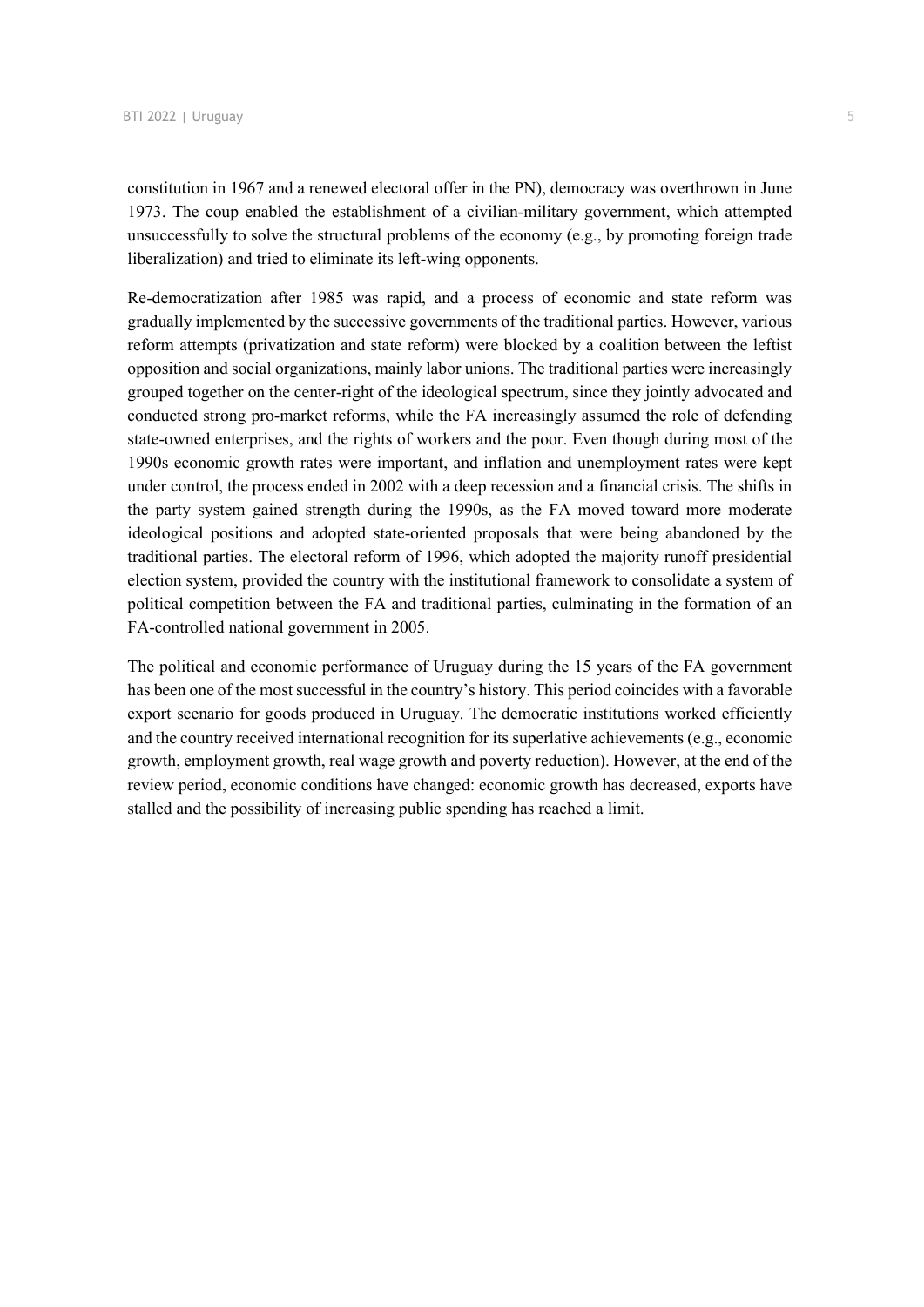The BTI combines text analysis and numerical assessments. The score for each question is provided below its respective title. The scale ranges from 1 (worst) to 10 (best).

# Transformation Status

# I. Political Transformation

### **1 | Stateness**

The Uruguayan state exercises control over and has a monopoly on the use of force throughout its territory. In recent years, crime rates increased due to the development of criminal networks linked to drug-trafficking (46% increase in homicides and 53% increase in armed robberies between 2016 and 2019). Though the dimension of these networks remains unclear, according to InSight Crime 2020, Uruguay also saw an increase in attacks on police officers. In an unprecedented though likely isolated event, three soldiers were murdered, presumably in relation to gang activities (e.g., the procurement of weapons or smuggling).

The new government intensified police activity, increased intelligence activity and got parliament to pass higher penalties. The homicide rate fell to 9.8 per 100,000 inhabitants in 2019 and 9.3 in 2020, but for citizens public security continues to be one of the main problems in the country.

The population accepts the legitimacy of the nation-state. Access to citizenship includes all individuals born in the country, foreigners established in the country, and sons and daughters of Uruguayans born abroad. Nobody loses the citizenship by race, gender, language, religion, political or other opinions, national or social origin, etc.

### **Question** Score

Monopoly on the use of force 10  $^{'}06$  $\frac{22}{2}$  10

State identity 10 $\frac{106}{2}$  $\frac{122}{2}$  10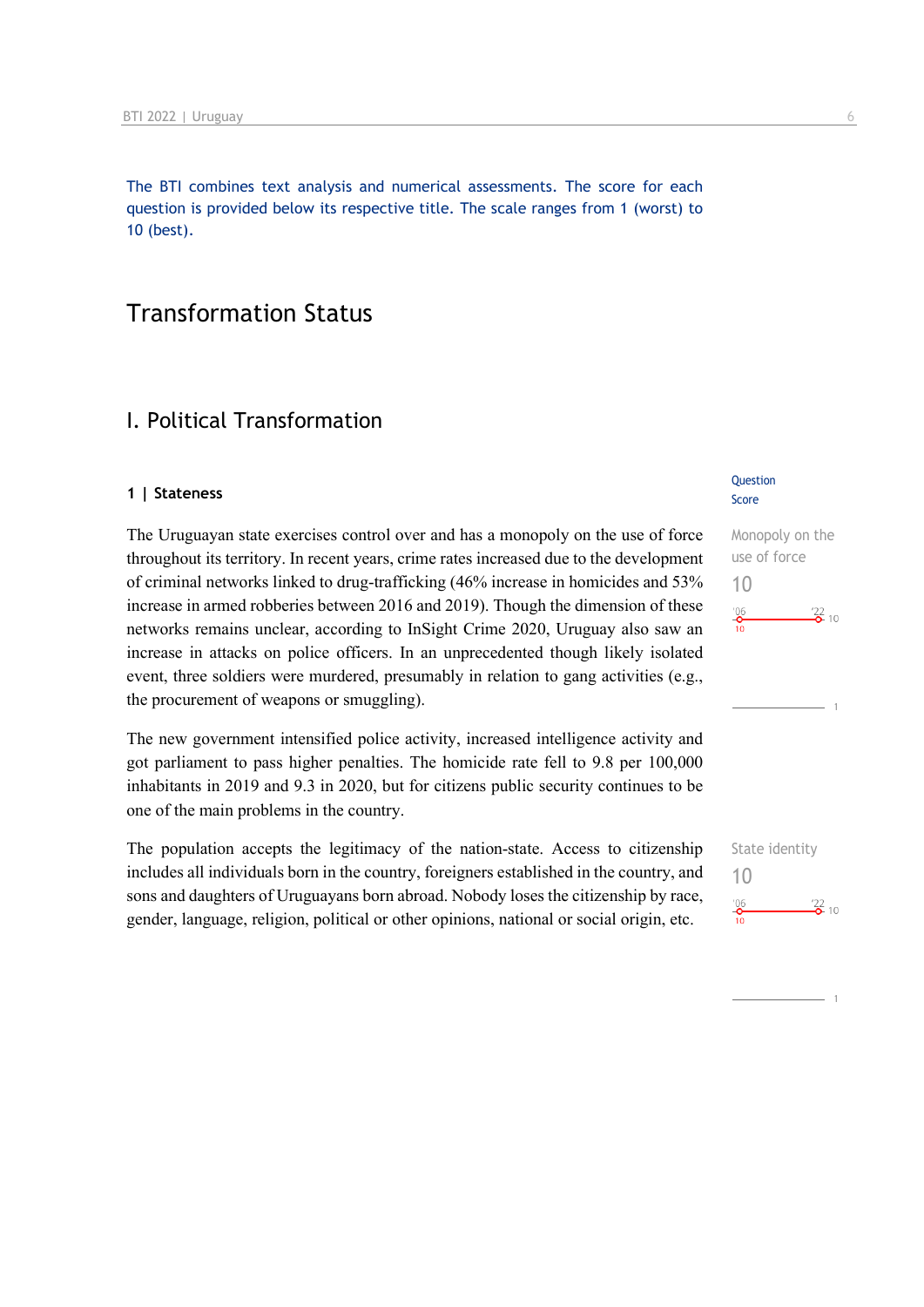Religious dogmas do not have a relevant role in the functioning of Uruguayan institutions. The Catholic Church was separated from the state more than a century ago. The state is secular and religious dogmas have no influence on the legal order. The Catholic Church, like others religious communities, tries to exert influence over public opinion in issues like sexual education or abortion, but it has not had significant success.

The different levels of government perform all basic state functions solidly, including regulation, administration and implementation. Uruguay is a republic with a classic division of powers. The country has 19 subnational (departmental) governments, 125 municipalities, and a variety of autonomous public institutions specialized in areas such as education, public services and regulatory agencies, whose directories are appointed by parliament. The emergence of the coronavirus did not affect the basic civil functions of state administration.

### **2 | Political Participation**

Elections in Uruguay are free and fair, and without restrictions. The election of all government offices is carried out by secret ballot and universal suffrage. The Electoral Tribunal, whose members are appointed by a two-thirds parliamentary majority, has a long tradition of impartiality and efficiency. Voting is compulsory for resident citizens and participation rates are usually high (over 90.12% in 2019). Political parties have relatively equal access to the media and the election results are accepted without complaint.

In the 2019 presidential and parliamentary elections, the opposition defeated the ruling party. In the first presidential round, the candidate of the Partido Nacional, Luis Lacalle Pou, had been in second place but the formation of a coalition with four other opposition parties – based on a programmatic document called "Compromiso por el País" – enabled him to secure a narrow win in the second round (48.9% to 47.4%). This "multicolor" alliance was also able to secure working majorities in the elections to both houses of parliament, with a comfortable majority in the Senate (17:13) and a narrower majority in the Chamber of Representatives.

The subnational elections (19 departmental governments and 125 municipalities), scheduled for May 10, 2020, had to be suspended due to the emergency of the coronavirus pandemic. A law voted for by all parties in parliament gave the Electoral Tribunal the power to set a new date. While these elections on September 27 were held under strict health security protocols, 85% of authorized citizens voted. The results grosso modo followed the trend indicated in the general elections. The Partido Nacional gained three departments (now 15 out of 19). Meanwhile, the Frente Amplio No interference of religious dogmas  $\frac{22}{2}$  10

10

 $rac{106}{10}$ 



Free and fair elections 10 $\frac{106}{2}$  $\frac{22}{2}$  10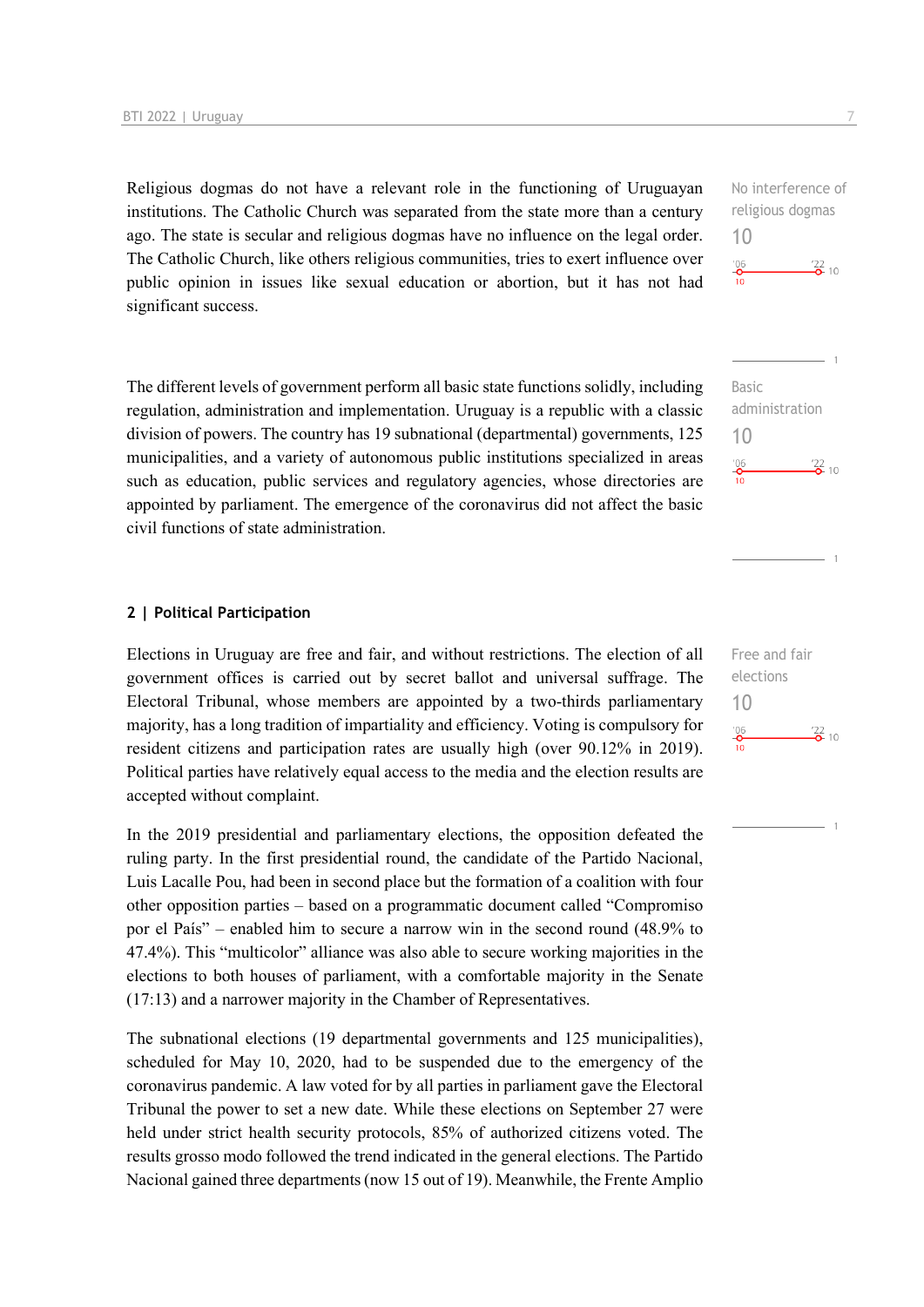lost three, although they held the most important one, the Intendencia of Montevideo. The convincing victory for FA majority candidate Carolina Cosse has made her a serious presidential hopeful for 2024.

Elected representatives have effective power to govern. There are no nondemocratic actors with capacity to challenge government decisions. The military are under civilian control and the national defense budget has been systematically reduced since the restoration of democracy. Economic groups exert some influence over the political parties but not enough to change government decisions. In general, the political process takes place within the institutional framework established in the constitution.

Association and assembly rights are guaranteed by the constitution. Governments fully respect these rights regardless of the interests of associated citizens or the type of social sectors involved. These rights of association have not been violated following the emergence of the coronavirus pandemic. From the beginning of the health crisis, the government developed a confinement strategy based on people exercising "responsible freedom," which was quickly accepted by the population. Although in the first few months of the pandemic, people's mobility decreased abruptly (due to the exhortation to stay at home), the government did not need to enact special regulations to limit movement. Only in December 2020, when the number of infections began to grow exponentially, did the parliament approve a law (published on December 21) that reinterprets article 38 of the constitution, which refers to the right to peaceful assembly. The law empowers the police – in coordination with the health authorities and local administrations – to dissolve public meetings that do not respect the government's social distancing measures for a period of 60 days.

Freedom of expression is fully guaranteed for citizens, groups and the press, without any kind of censorship, including internet. The media are ideologically and politically diverse, so that all relevant opinions are present in the public agenda. In 2014, the parliament passed a law regulating the operation of the media, which was severely criticized by opposition parties. In 2020, the new government sent a bill to parliament that modifies the most disputed aspects of the law. The bill will very likely be approved in the course of 2021. However, five years after the law was first introduced, it is clear that these regulations have not had any impact on freedom of expression.

On the other hand, the emergence of the coronavirus pandemic has not greatly affected the ability of organizations or the media to freely express opinions. For example, between May and July, the parliamentary committees of both chambers received and heard opinions submitted by more than 100 economic and social organizations regarding an important bill, comprising 506 articles, that the parliament was considering.

Effective power to govern 10  $^{106}_{-0}$  $\frac{22}{2}$  10



Freedom of expression 10 $^{206}_{-0}$  $\frac{22}{2}$  10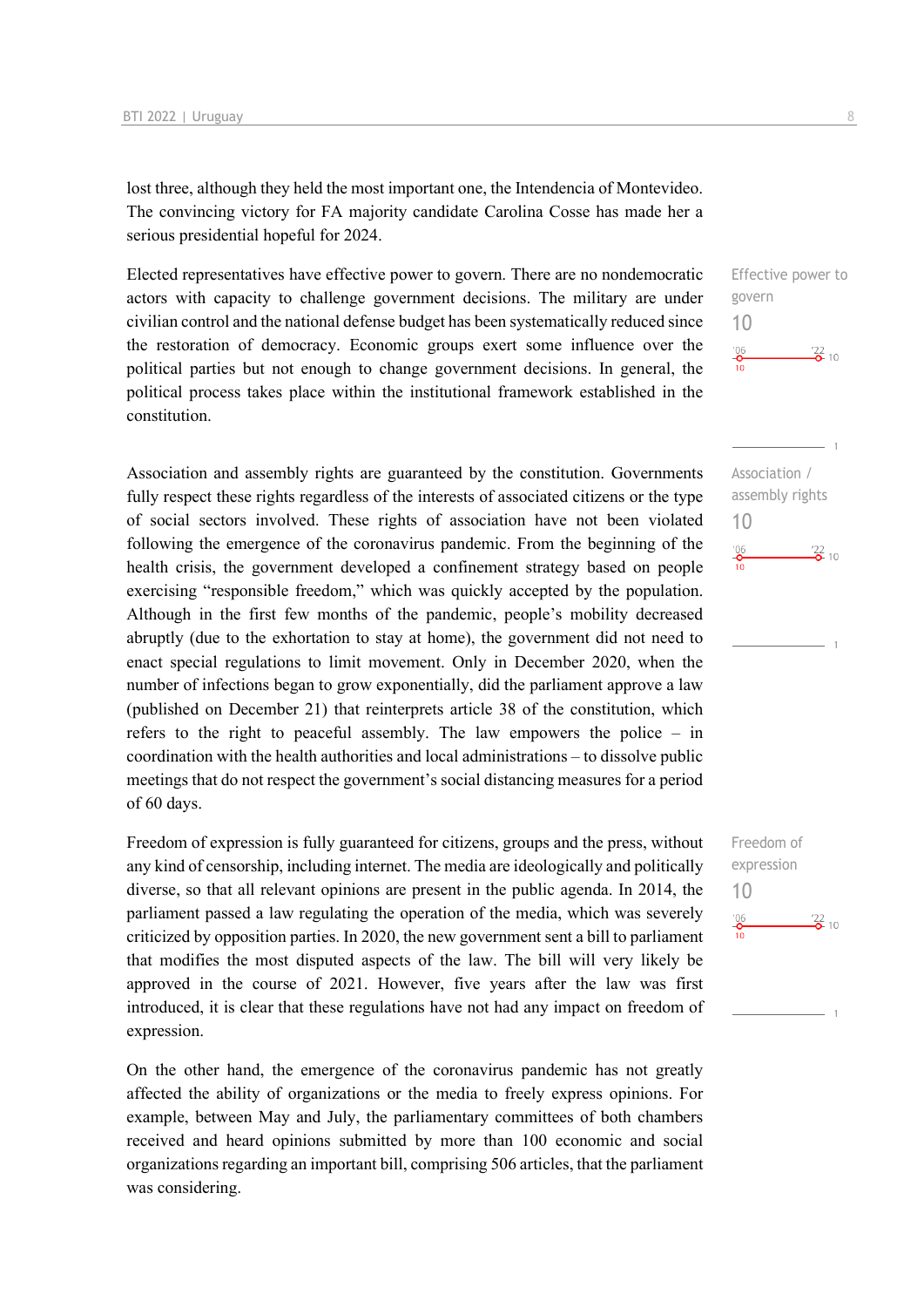### **3 | Rule of Law**

There is a clear division of functions among the judiciary, the executive and the legislative branches in Uruguay, with mutual checks and balances. Inter-branch conflict is unusual and resolved according to the constitution. There are no significant informal institutions which could undermine the separation of powers or the rule of law as such, and also no tradition of delegative democracy in Uruguay.

Given the arrival of the coronavirus pandemic on March 13, 2020, the government declared a "state of health emergency," which does not legally restrict the operation of government institutions or the practice of civil liberties. The actions taken by the executive and legislative branches followed the usual procedures. During the month of March, the president signed about 15 decrees restricting public and business activities. None of the decrees exceeded the powers granted by the constitution. In the first month of the pandemic, the parliament passed a set of laws that aimed to combat the pandemic with the support of all parties. The parliament carried out government oversight without major difficulties. Throughout 2020, legislators submitted 857 requests for information (15% related to the pandemic) and 52% were answered before the end of the year.

The justice system is rather professionalized and differentiated, although its operation is quite slow. The members of the Supreme Court of Justice are appointed by a parliamentary super majority (i.e., two-thirds of members), while the performance of the judicial structure shows that it is independent of political or economic pressures. There have not been any cases of corruption involving members of the judicial system. The 2020 Report of the World Justice Project on the Rule of Law Index confirms these strengths, with the report placing the Uruguayan judiciary in 22nd position worldwide, and first in Latin America and the Caribbean.

The subordinate courts are the Courts of Appeal, district courts (Juzgados Letrados), peace courts (Juzgados de Paz) and rural courts (Juzgados Rurales). In 2017, the parliament approved a reform to the Criminal Procedure Code, which grants the Attorney General's Office the power to direct investigations and establishes an accusatory criminal process in public hearings directed by a judge.

Officeholders who break the law and engage in corruption are prosecuted rigorously under established laws. In general terms, Uruguay has low levels of corruption, even though some scandals occur. Since 1999, Uruguay has had an anti-corruption agency (the Transparency and Public Ethics Board, JUTEP), which performs an important role in the fight against corruption. An emblematic example of the agency's performance is the case of former Vice President Raúl Sendic. When a newspaper report revealed that Sendic, while he was the director of the state oil company, had used a corporate credit card to cover personal expenses, the anti-corruption agency analyzed the information and published a report that was highly critical of the vice president's behavior. This led to a crisis in the ruling party and the resignation of the vice president in 2017.

Separation of powers 10  $\frac{106}{2}$  $\frac{22}{2}$  10

Independent judiciary 10  $\frac{106}{10}$  $\frac{22}{2}$  10

Prosecution of office abuse 10 $\frac{106}{10}$  $\frac{22}{2}$  10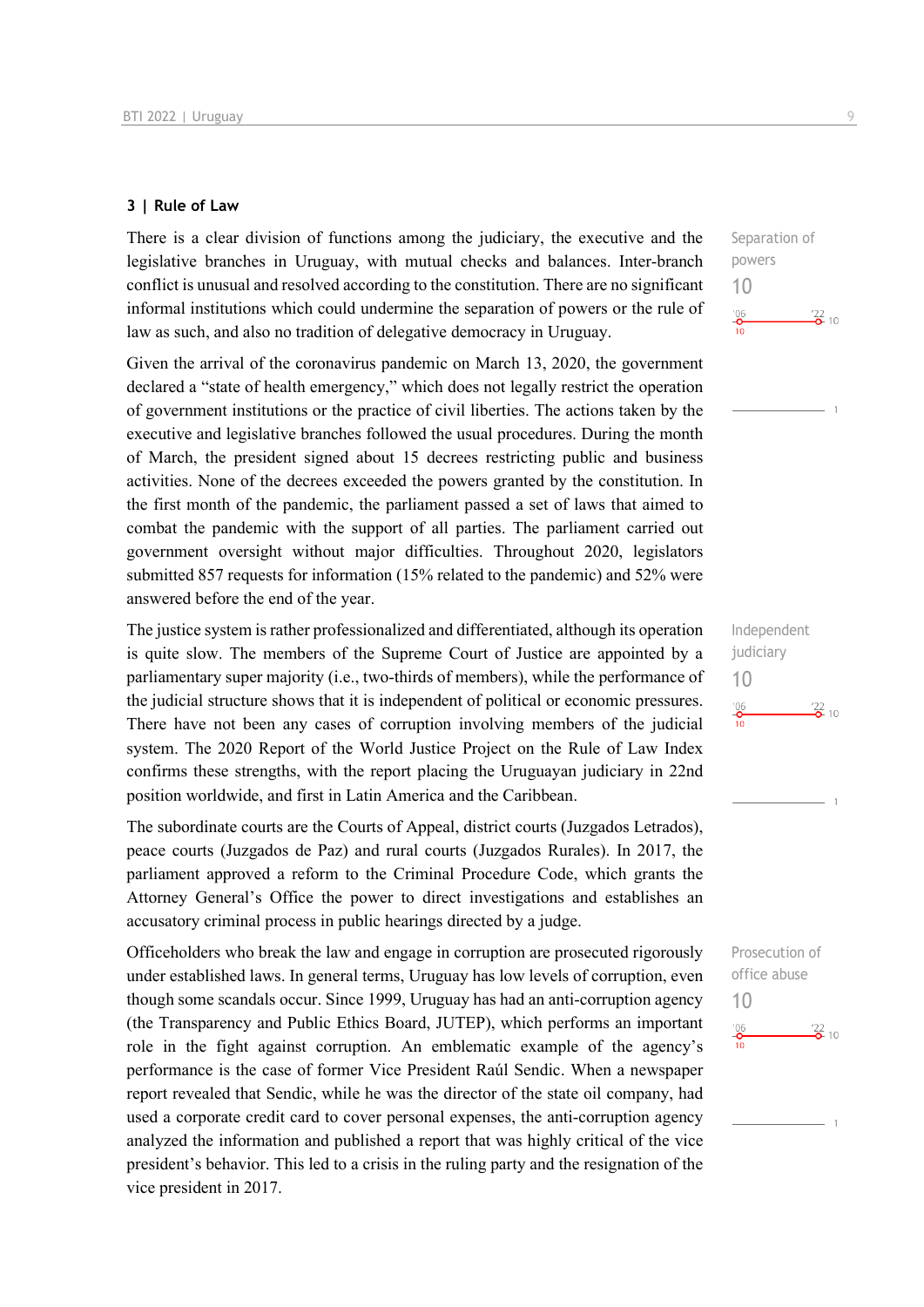During 2020, the new government had to deal with three episodes of press complaints against senior ministry officials, who were alleged to have conflated public and private interests. In two of the three cases, the government removed the officials and in the third it conducted an administrative investigation. The new government has hired independent auditors to assess the management accounts of the previous government's ministries. This is an unprecedented event in the country's political history but so far it has not yielded great results.

Civil rights are guaranteed by the constitution and generally respected by the state. Citizens have equal access to justice and due process. There is no significant discrimination based on gender, sexual orientation, religion, ethnicity or political preferences. In order to provide stronger protection to certain vulnerable groups, several specific laws have been enacted in the last decade (e.g., on femicide, legal abortion, same-sex marriage, transgender rights and affirmative action for the Afro-Uruguayan minority). The last few governments have attempted to redress victims of crimes committed under the last dictatorship (1973–1985). These crimes had gone entirely unpunished due to an amnesty approved in 1986, but now many of those responsible are being prosecuted by the courts. The Global State of Democracy Indices shows that Uruguay's performance in civil rights was high in 2020.

Faced with the emergence of the COVID-19 pandemic, the government did not restrict civil rights or introduce repressive measures to prevent behaviors that could threaten public health. The exception was the regulation of the right to public assembly, approved by the parliament in December 2020, which gave the police the power to dissolve mass gatherings in public places.

### **4 | Stability of Democratic Institutions**

Uruguayan democratic institutions perform their functions in an effective manner and in accordance with the constitution and laws. The relationship between the levels of government and the distinct sectors of administration does not present significant frictions.

During the first year of the coronavirus pandemic, the institutions established sanitary protocols and continued to function. In particular, the parliament held the same number of sessions as in the first year of the previous legislature (2015). The judiciary also maintained a reasonable level of operation, despite the fact that by law a judicial fair was established for the entire month of March 2020. Subsequently, the operation of the courts was normal.

Civil rights 10  $\frac{106}{10}$  $\frac{22}{2}$  10

Performance of democratic institutions 10 $^{'}06$  $\frac{22}{2}$  10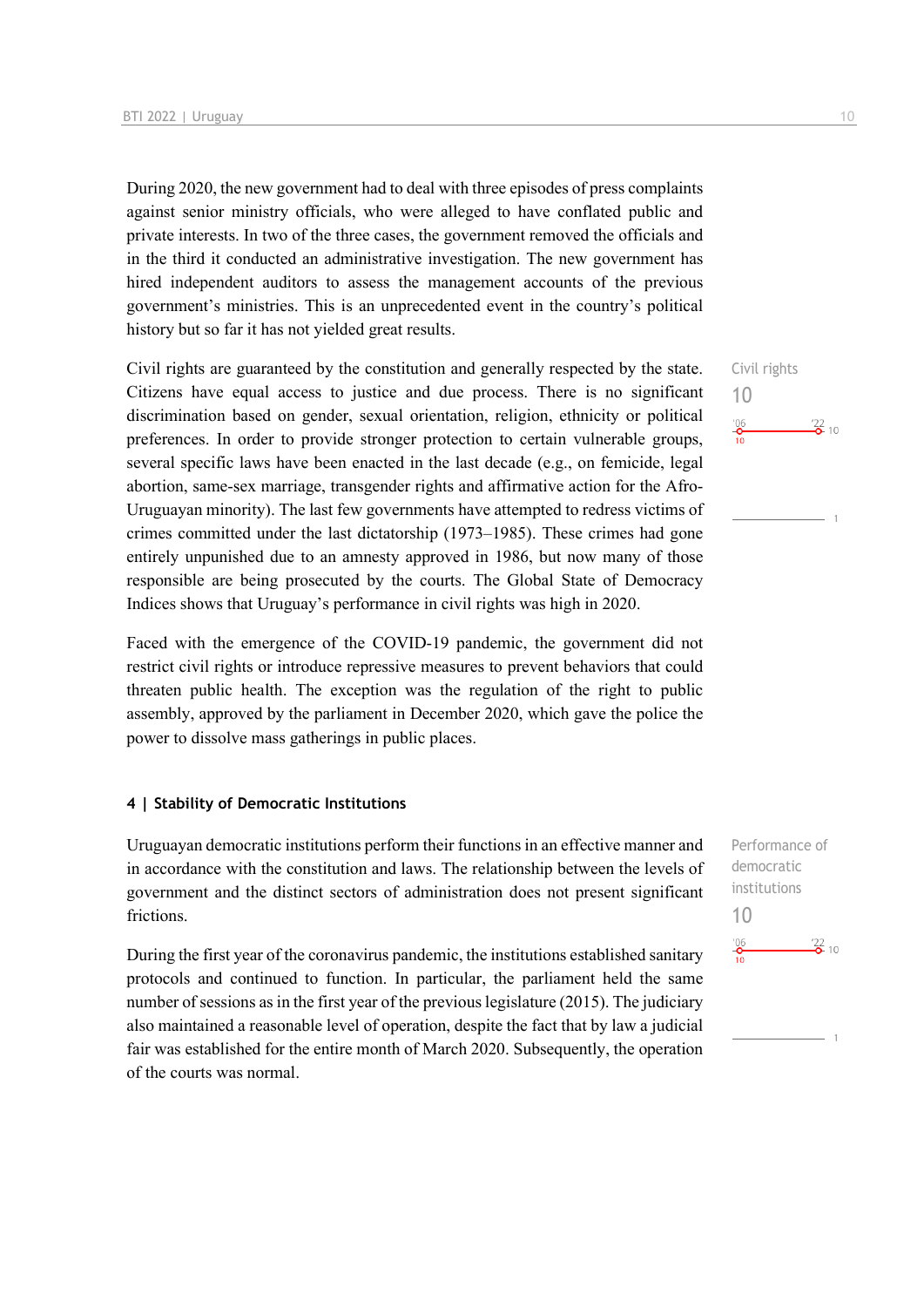Democratic institutions in Uruguay are accepted as legitimate by all relevant political actors. There are no significant veto power actors outside of the constitutional framework. Some military officers have been imprisoned or are on trial charged with crimes committed during the dictatorship. The military has allowed and accepted searches in order to find the remains of people who went missing under the dictatorship. The military is subject to civil control. The executive has not used exceptional powers to undermine democratic institutions.

#### **5 | Political and Social Integration**

The Uruguayan party system is one of the most stable and institutionalized in the world. Since 1971, three political parties have received about 95% of the votes. The political parties have a factionalized structure with highly visible and autonomous groups represented in their decision-making processes. These factions are ideologically coherent and exercise discipline in parliament. In the last elections, held in 2019, a new political party emerged, Cabildo Abierto. The new party has a conservative ideology, obtained 11% of the votes and is led by a former army commander, Guido Manini Ríos. Although some of its members have held ambiguous views about democracy and the recent history of the country, the party has been accepted into the government coalition of President Lacalle Pou and has assumed two important ministries (public health and housing).

In general terms, the party system has reached a multiparty equilibrium, with two main blocs engaged in intense competition. The center-right bloc, now in government, is made up of Uruguay's two traditional parties (Partido Colorado and Partido Nacional), as well as Cabildo Abierto and two small parties (Partido Independiente and Partido de la Gente). It has social roots in high- and low-income groups, as well as in suburban and rural populations, while clientelism is not a relevant political phenomenon. The center-left bloc is led by the former government party, Frente Amplio, and has social roots in urban centers, and particularly in middle and working-class communities. Despite this dynamic of bipolar competition, the policymaking process shows that the Uruguayan political parties can reach long-term agreements.

Uruguayan society has a long tradition of organized social groups. The most salient and influential groups are labor unions and business associations, including those of agriculture like the influential Asociación Rural. Unions are organized in a single national association, PIT-CNT, created in the mid-1960s. Business associations do not have a national organization but there are a few very influential groups based on the most relevant economic activities of the country (agriculture, industry, banking and the export sector). From 2005 onwards, unions and employers have negotiated wages and work conditions inside an institutional framework (Consejo de Salarios, Wage Board) with government mediation, and most of them have reached long-term agreements.

Commitment to democratic institutions 10  $^{106}$  $\frac{22}{2}$  10

Party system

 $\sqrt{10}$ 

 $\frac{122}{2}$  10

10

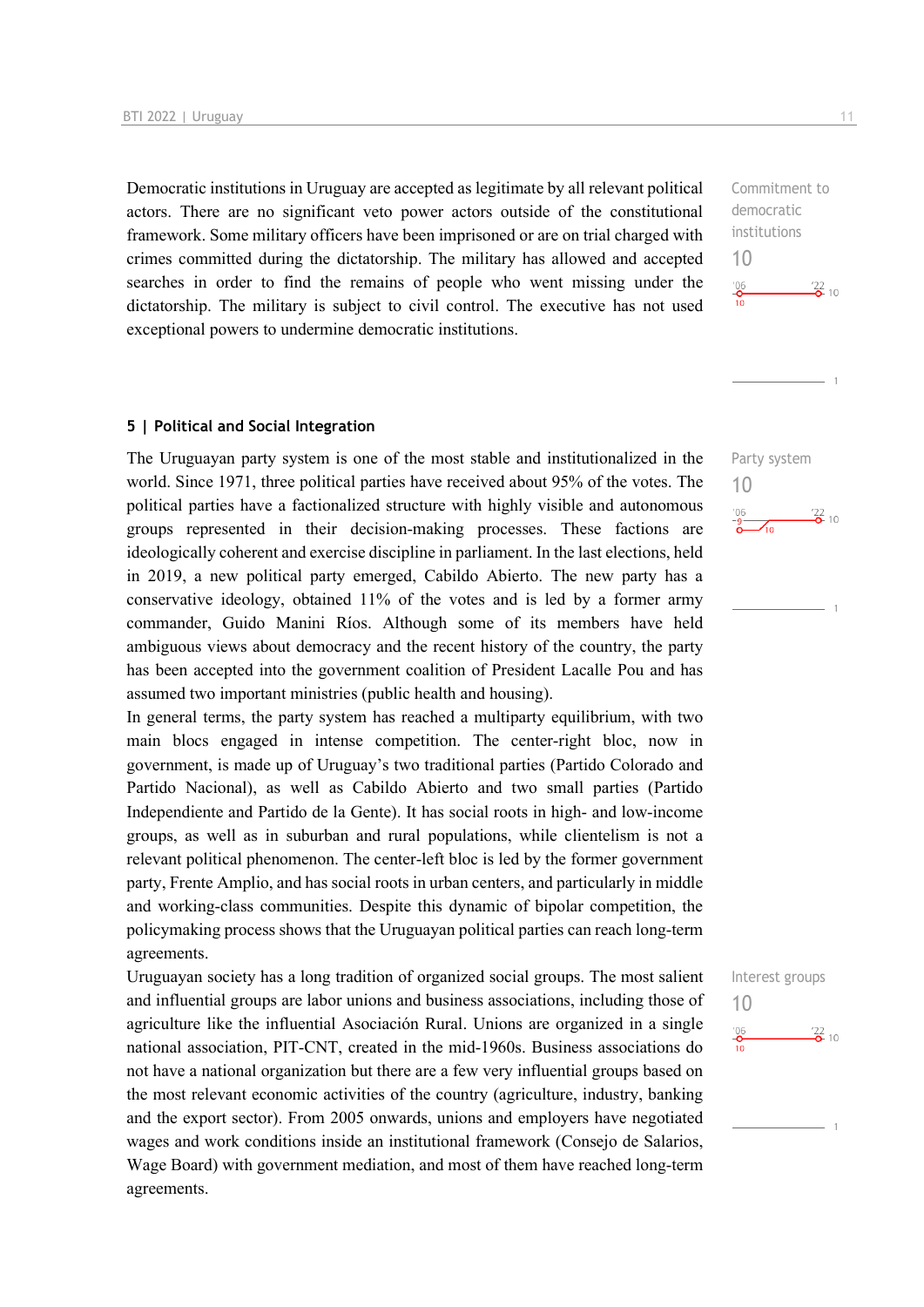Along with union and business associations, there are other important social groups, such as pensioners (who are very influential), students and a variety of professional collegiates (e.g., lawyers and physicians). In recent years, new topic-specific organizations have emerged, including organizations representing women, Afrodescendants, LGBT people and victims of the dictatorship, as well as environmental issues. These new types of association have acquired greater public visibility of late. In January 2019, a powerful new group called "Un sólo Uruguay" was formed by large-scale farmers, tourism businessmen, small town workers and agricultural professionals, who opposed several policies of the leftist government. In the electoral campaign of October 2019, this organization supported the candidacy of Lacalle Pou and influenced some of his programmatic positions. In general, social groups are inclusive, tend to balance one another, and have pragmatic and cooperative attitudes.

Citizens' support for democracy in Uruguay continues to be the highest in Latin America. Comparative public opinion surveys such as Latinobarómetro or LAPOP, place Uruguay among the highest positions in regional rankings. However, the last report published by the Latinobarómetro Corporation indicates that support for democracy decreased between 2017 and 2018 (from 70% to 61%). This phenomenon, which has dramatically affected most Latin American countries, has generated intense concern in the Uruguayan political system. One possible explanation is that a small proportion of citizens affected by the consequences of the economic slowdown (2015–2017) are expressing their anger and annoyance without making distinctions between government and political regime. The 2018 Latinobarómetro Report also shows that public agreement with the "Churchillian" definition of democracy (democracy has problems, but it is the best possible political system) fell by a smaller share than that recorded for support of democracy (84% to 78%).

Trust in specific institutions is not overwhelming, though in most cases is clearly situated above the Latin American and Caribbean average: Government 39% (LAC: 22%), election authority 47% (LAC: 28%), parliament 33% (LAC: 21%), judiciary 39% (LAC: 24%) and political parties 21% (LAC: 13%).

Uruguay has a long tradition of autonomous, self-organized groups, devoted to diverse goals. In addition to interest groups, there are numerous associations related to schools, neighborhoods, or other contexts, based on voluntary work and oriented toward helping the community.

During the worst months of the coronavirus pandemic, there were numerous examples of solidarity toward those who had lost income. Social organizations, unions and sports clubs collected food donations and organized "soup kitchens" in clubs or civic centers, where people could eat twice a day for free. In December 2020, a total of 213 soup kitchens were operating in Montevideo, serving almost 40,000 people per day.



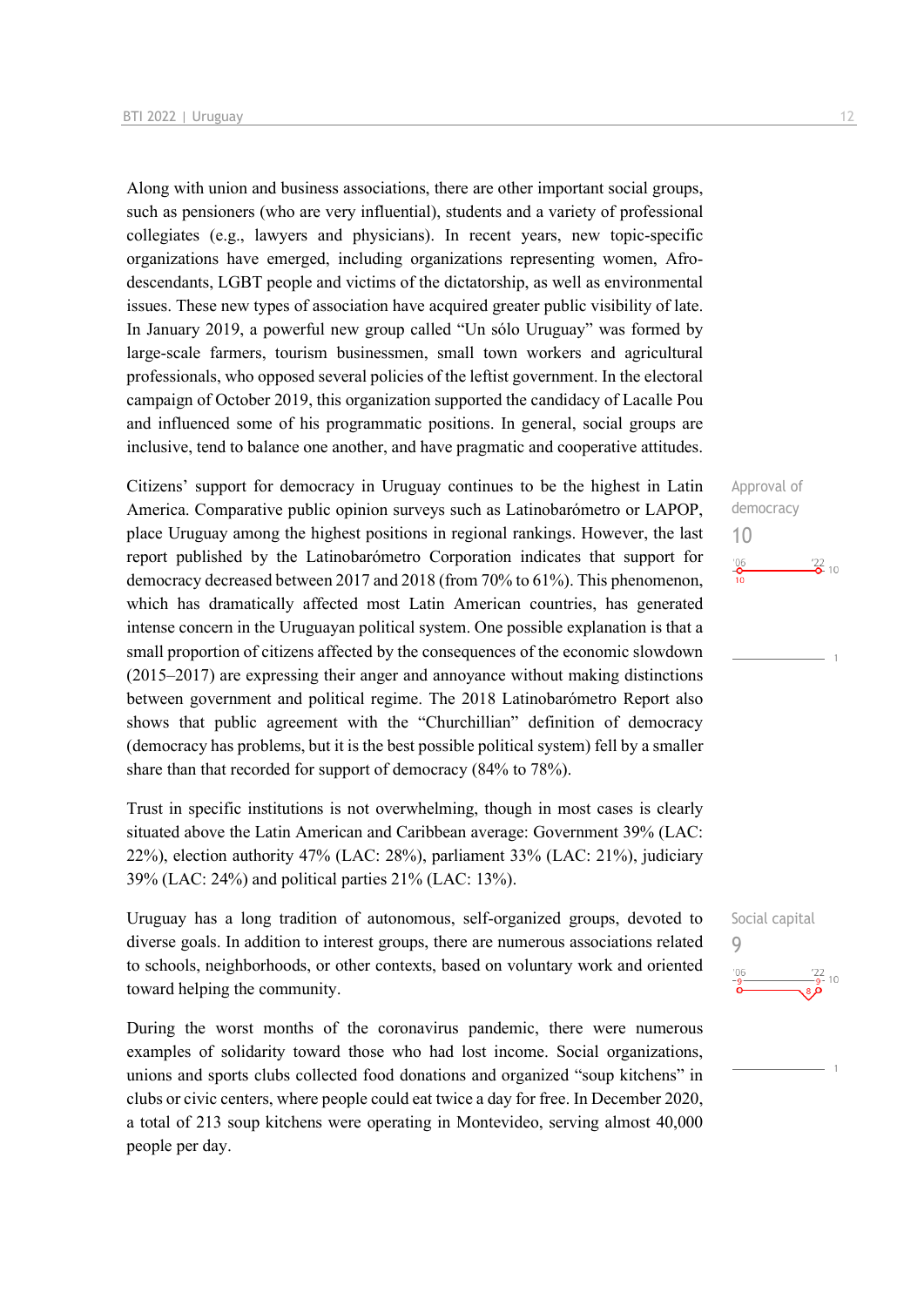The level of interpersonal trust in Uruguay, according to Latinobarómetro 2018, is not very high, as in all Latin American countries. Only 20% of respondents agree with the sentence "we can trust in most people." Nevertheless, the country ranks joint first in the hemisphere, along with Colombia and Guatemala, while the number and performance of civil society groups and associations in Uruguay is outstanding.

## II. Economic Transformation

### **6 | Level of Socioeconomic Development**

Uruguay is the most socially integrated country in Latin America. During the first half of the 20th century, it ranked among the most developed countries in the world. However, the second half of the century was marked by economic stagnation and social conflict. After the return of democracy in 1985, the country's social indicators began to improve. At present, Uruguay has maintained a privileged position in the region. The 2020 HDI Report ranked Uruguay 55 out of 188 countries, third in Latin America, with a score of 0.817 and defined it as a country with high human development.

A report by the National Institute of Statistics (2020) indicated that at the end of 2020, 8.1% of households lived below the poverty line and 0.3% were indigent. This data shows a deterioration in the social situation compared to previous years, which can be attributed to the COVID-19 pandemic. In terms of income distribution, the same report states that the Gini coefficient for Uruguay is 0.387, the lowest in the region according to ECLAC's Social Panorama of Latin America (2019). The global loss in the HDI due to inequality was 12.9%, once again the lowest in the region.

Economic growth over the past two decades, as well as proactive policies to increase real wages and develop transfer programs, were key factors in these achievements. An official report from the Ministry of Economy shows that the average salary index had increased for 15 consecutive years to 2019, an increase of 63% over the previous 15 years. However, Uruguay's success in reducing poverty and improving income distribution should not hide the important challenges that the country still has to face.

Gender inequality is still present and seems a difficult problem to solve, despite the fact that the country has experienced some improvements in recent years. The Human Development Report's Gender Inequality Index 2020 ranked Uruguay 57 out of 162 countries, with a score of 0.275 (third in Latin America after Argentina and Chile). The situation of Afro-descendants is also a challenge for Uruguay. People of African descent comprise 9% of the population but experience a relatively high poverty rate and attain a very low level of education. In 2013, the parliament passed a law to promote labor inclusion and access to higher education for this minority group, but for the moment the results remain very modest.

### Question Score

# Socioeconomic barriers 7 $\frac{22}{10}$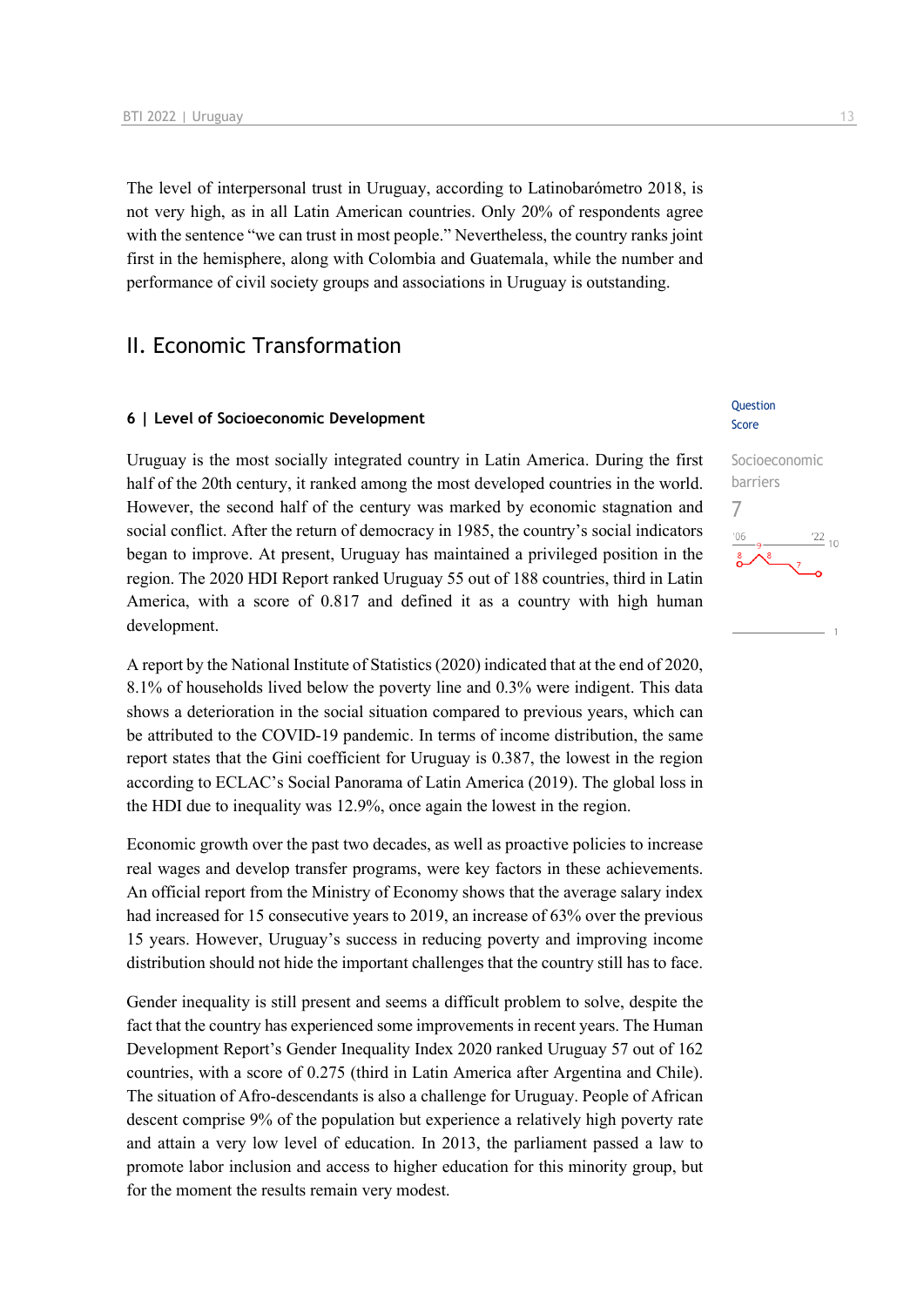| <b>Economic indicators</b> |          | 2017    | 2018     | 2019    | 2020     |
|----------------------------|----------|---------|----------|---------|----------|
| <b>GDP</b>                 | S M      | 64234.0 | 64515.0  | 61231.1 | 53628.8  |
| GDP growth                 | $\%$     | 1.6     | 0.5      | 0.4     | $-5.9$   |
| Inflation (CPI)            | $\%$     | 6.2     | 7.6      | 7.9     | 9.8      |
| Unemployment               | $\%$     | 7.9     | 8.3      | 9.4     | 12.7     |
| Foreign direct investment  | % of GDP | 4.1     | 2.7      | 2.1     |          |
| Export growth              | $\%$     | 4.9     | $-1.7$   | 3.6     | $-16.2$  |
| Import growth              | $\%$     | 7.1     | 0.0      | 1.5     | $-10.8$  |
| Current account balance    | \$ M     | $-17.8$ | $-335.8$ | 824.1   | $-296.8$ |
| Public debt                | % of GDP | 56.5    | 58.6     | 60.5    | 68.1     |
| <b>External debt</b>       | \$M      | ÷,      |          |         |          |
| Total debt service         | \$ M     | ÷,      |          |         |          |
| Net lending/borrowing      | % of GDP | $-2.8$  | $-1.9$   | $-2.8$  |          |
| Tax revenue                | % of GDP | 18.3    | 18.6     | 18.2    |          |
| Government consumption     | % of GDP |         |          |         |          |
| Public education spending  | % of GDP | 4.5     | 4.7      | 4.7     |          |
| Public health spending     | % of GDP | 6.7     | 6.7      |         |          |
| R&D expenditure            | % of GDP | 0.5     | 0.4      |         |          |
| Military expenditure       | % of GDP | 2.0     | 2.1      | 2.1     | 2.3      |

Sources (as of December 2021): The World Bank, World Development Indicators | International Monetary Fund (IMF), World Economic Outlook | Stockholm International Peace Research Institute (SIPRI), Military Expenditure Database.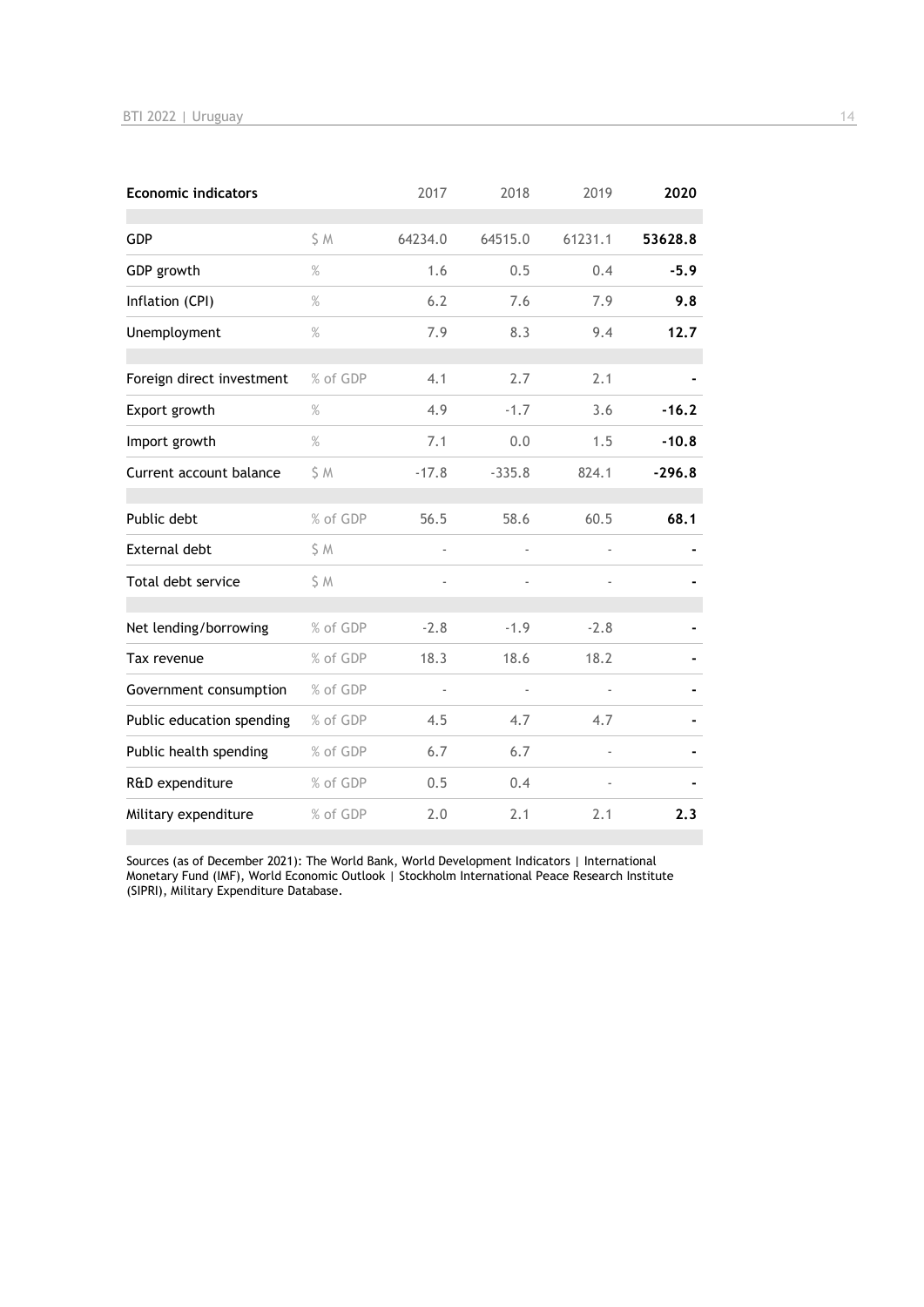### **7 | Organization of the Market and Competition**

The Uruguayan model of development and welfare, traditionally oriented toward a market economy, is based on a crucial role of the state, either by direct participation in economic activities or by its regulatory role. Since the beginning of the 20th century, several strategic economic activities have been monopolized by state-owned enterprises (fuel, electricity and telecommunications). The liberalizing trend that began under the last dictatorship and slowly advanced under the subsequent democratic governments implied the incorporation of the private sector into a number of previously monopolized sectors by the state. The insurance market, the pension system and the mobile telephone network, for instance, work as competitive markets with participation of state enterprises. The leftist governments (2005–2020) did not reverse this liberalizing trend, and rather continued it. In general terms, the Uruguayan economic order rests on tripartite consultations approximating the classic German model, providing for a high degree of consensus on a market economy with social safeguards and the role of the state as a guarantor. Except from the few statemonopolized or strongly regulated activities, there are no significant barriers to entry in markets. Uruguay ranks 66 out of 190 countries in the Doing Business 2020 Report (World Bank) and second in the region behind Chile (57th place). In Uruguay, it takes five procedures, 6.5 days and 24.1% of per capita income to start a business.

Private, domestic and foreign investments have been stimulated for several years. Foreign direct investment (FDI) increased in Uruguay from an average of 2.2% of GDP for the 2001–2004 period to 5.2% for the 2005–2015 period (second in the region after Chile). Between 2017 and 2020, FDI decreased (-8% in 2019), as it did across the entire region. However, the forecasts of independent experts maintain that it will grow again once the coronavirus pandemic is over.

Due to public services being a state monopoly, there are some administered prices, representing about 25% of the goods and services basket. These include prices for electricity, fuel, drinking water, communications and health services. According to the International Labour Organization, the informal economy accounts for 25% of employment in Uruguay.

Competition laws to prevent monopolistic structures and conduct are in place, though there are some flaws concerning legal coherence and enforcement. Uruguay did not have any regulations against monopolies or in favor of competition until 2000. As various economic activities have become competitive in the context of the marketoriented reforms conducted in the 1990s, successive governments passed laws to guarantee competence. The first leftist government approved the "Antitrust Act" (Trade Freedom and Free Competition Preservation Act), which entered into force in August 2007. This new institutional framework introduced pre-merger control approval in cases of economic concentration. Although there have been advances –

8

 $-06$ 

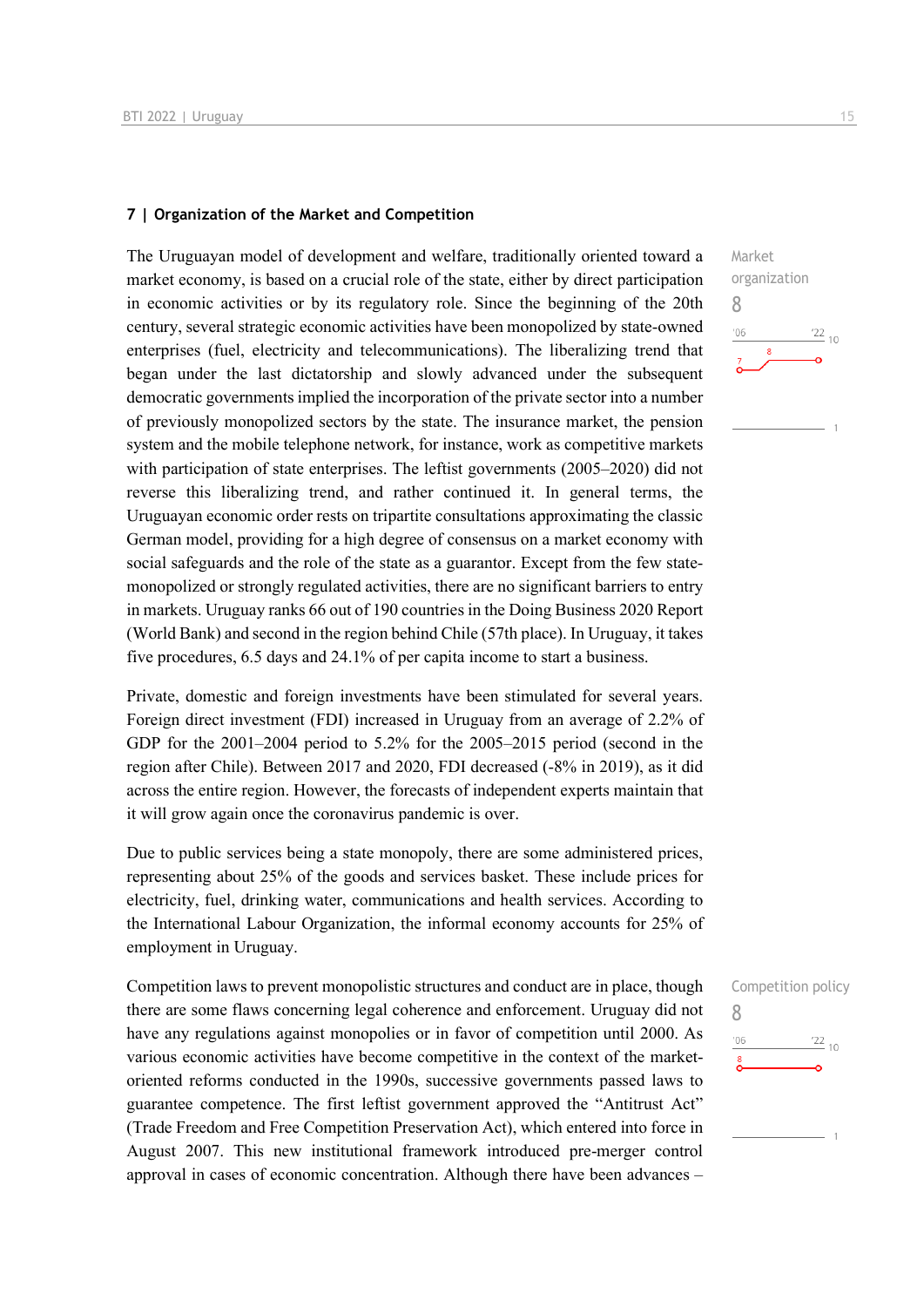such as the development of a market for the generation of electricity from renewable sources, which allows for private investment and the sale of energy to the public utility – there are still many activities (fuel or telephony line) that are state monopolies.

The Commission for the Promotion and Defense of Competition is the main agency in charge of regulating sectoral markets. There are also three other important regulatory agencies: the central bank (banks and financial services), the Communication Services Regulatory Unit (URSEC), and the Energy and Water Services Regulatory Unit (URSEA). With the exception of the central bank, the other agencies have shown political and institutional weakness in the regulation of markets where public companies are relevant competitors. For that reason, the new government of Lacalle Pou proposed an institutional reform of these agencies, which was approved by the parliament in July 2020.

The liberalization of Uruguay's foreign trade accelerated with the entry of the country into Mercosur in the early 1990s. As this agreement became a free trade zone, most Uruguayan exports went to Argentina and Brazil. As a consequence of the regional crisis of 2001 to 2002, Uruguay's trade policy began to diversify its range of export markets. Favorable commodity prices have allowed for a steady increase in exports since 2004, reaching its highest historical levels. Non-tariff barriers and other measures that hamper trade are few. All inbound goods coming from non-Mercosur countries are subject to a common external tariff (CET) which varies between 0% and 20% according to the type of good. The average most-favored-nation tariff has been reduced (the simple average MFN applied tariff was 10.3 % in 2017). A 2018 WTO report on trade policies and practices noted that between 2012 and 2017, Uruguay introduced a series of measures to facilitate trade, including the electronic payment of duties and taxes, the use of the digital Single Customs Document (DUA), the introduction of the Foreign Trade Single Window (VUCE), the automated control of port access to the Port of Montevideo, the sea and air electronic manifest, and the Authorized Economic Operator (AEO) program.

The crisis within Mercosur during the last two decades pushed successive Uruguayan governments to promote trade and/or investment agreements with countries outside Mercosur, such as Mexico, the United States and Finland. However, progress in this area has been modest because Argentina and Brazil, major Mercosur partners, vetoed successive bilateral agreement initiatives of Uruguay with China or the European Union. In other words, Uruguay's political leadership has promoted new free trade agreements with other countries, but major Mercosur partners have prevented it by virtue of Decision 62 adopted in 2000. In January 2021, President Lacalle Pou began negotiations with the president of Brazil, Jair Bolsonaro, with the aim of relaxing restrictions that prevent members signing bilateral agreements with countries outside of the zone.

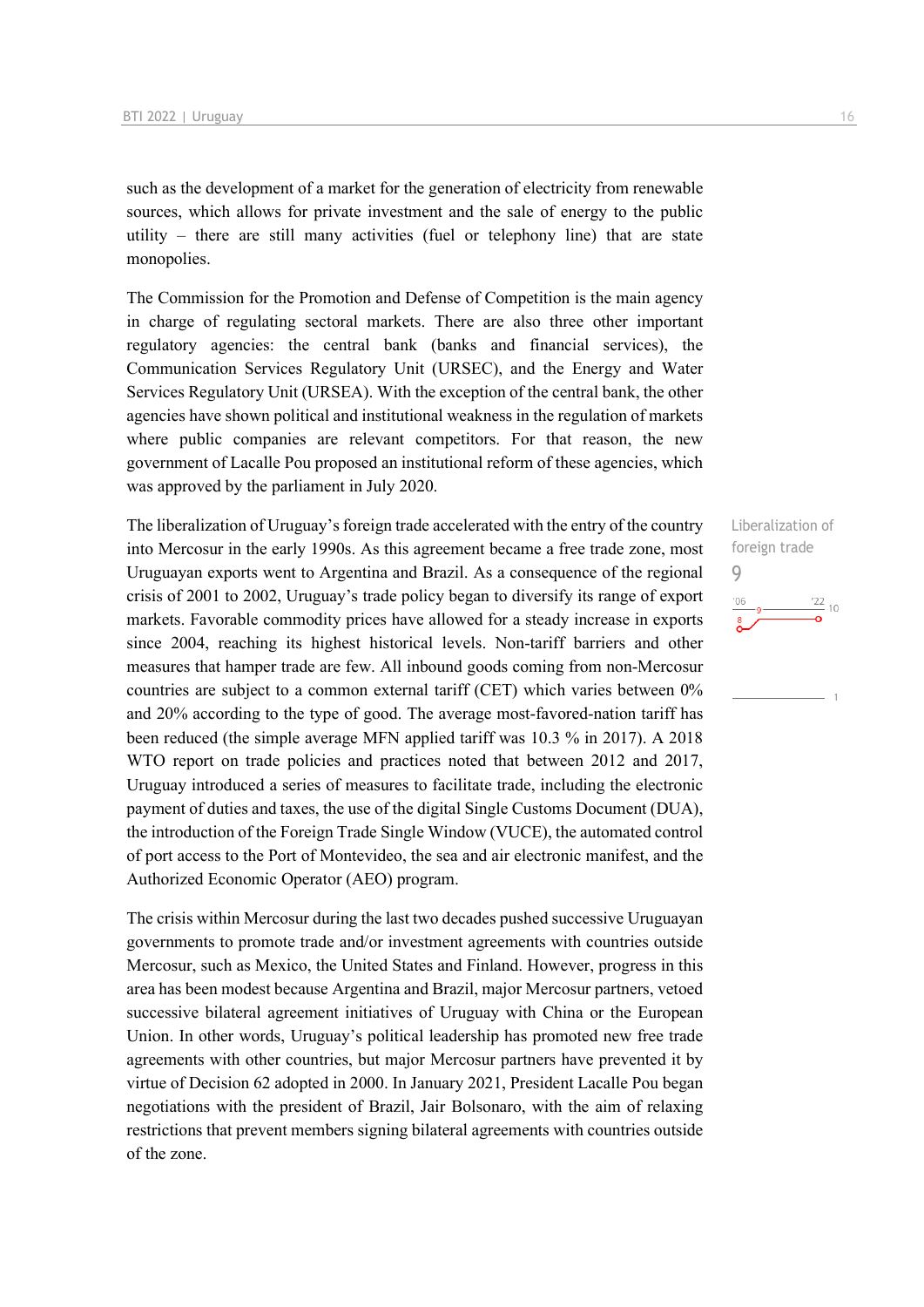The government body Uruguay XXI reported that in 2020, as a result of the coronavirus pandemic, exports of goods suffered their worst drop in the last decade (-12.5%). Uruguay exported merchandise to 160 countries worth \$8,076 million. China continues to be Uruguay's main export market, accounting for a 27% share of Uruguayan exports. After China, Uruguay's main export markets are Brazil (15%), the European Union (14%), the United States (7%), Argentina (5%) and Mexico (3%). Uruguay's main exports are beef (20%), cellulose (14%), soybeans (9%), dairy products  $(8\%)$ , beverage concentrates  $(6\%)$  and rice  $(6\%)$ .

The coronavirus pandemic has also impacted imports, with imports registering a 5% drop compared to 2019. Uruguay imported products worth \$6,805 million (oil and derivatives, vehicles, chemical inputs, clothing and footwear, and plastics). Its imports mainly come from China, Brazil, the United States, Argentina and the European Union. Production inputs account for almost 60% of imported goods, while 15% of imports are capital goods and 25% are consumer goods. In 2021, the government expects exports to increase by 7%.

Traditionally, the Uruguayan banking system acted as a regional financial center due to its liberalized regulations and reliability. However, as a consequence of the 2002 financial crisis, some requirements and control over the system have been increased, and the share of non-resident deposits decreased, thus strengthening its position. By the end of 2010, the parliament passed a law on inquiry into banking movements, thus accepting OECD requirements on the controlling of international financial flows. The central bank of Uruguay (BCU) regulates and supervises the financial system through the Financial System Regulatory Agency (SSF). It uses the standards of the Basel Committee on Banking Supervision as reference to define the regulatory framework.

The banking system is composed of two public banks, ten private banks and a wide variety of non‐banking institutions that have been established in the country, such as brokerage cooperatives, finance houses, offshore banks, consumer loan companies and currency exchange houses. The state banking institutes are the Banco de la República Oriental del Uruguay (BROU) and Banco Hipotecario del Uruguay (BHU, Mortgage Bank of Uruguay). The first institution operates as the state's commercial bank, contributing to the country's productive, economic and social development. The latter is exclusively dedicated to mortgage loans. The system is well-capitalized, with high levels of international reserves and liquidity, and low non-performing loan ratios (3.1% in 2019). The global crisis has had a limited impact on the country's financial sector, government debt ratios are declining and risks and vulnerability are low.

Following the difficult period 2015–2016, when worsening economic conditions caused an increase in asset risks, various rating agencies have assessed the soundness of the Uruguayan banking system. At the end of 2020, Uruguay had enough assets to meet the following year's maturities and with lines already consistent with contingent

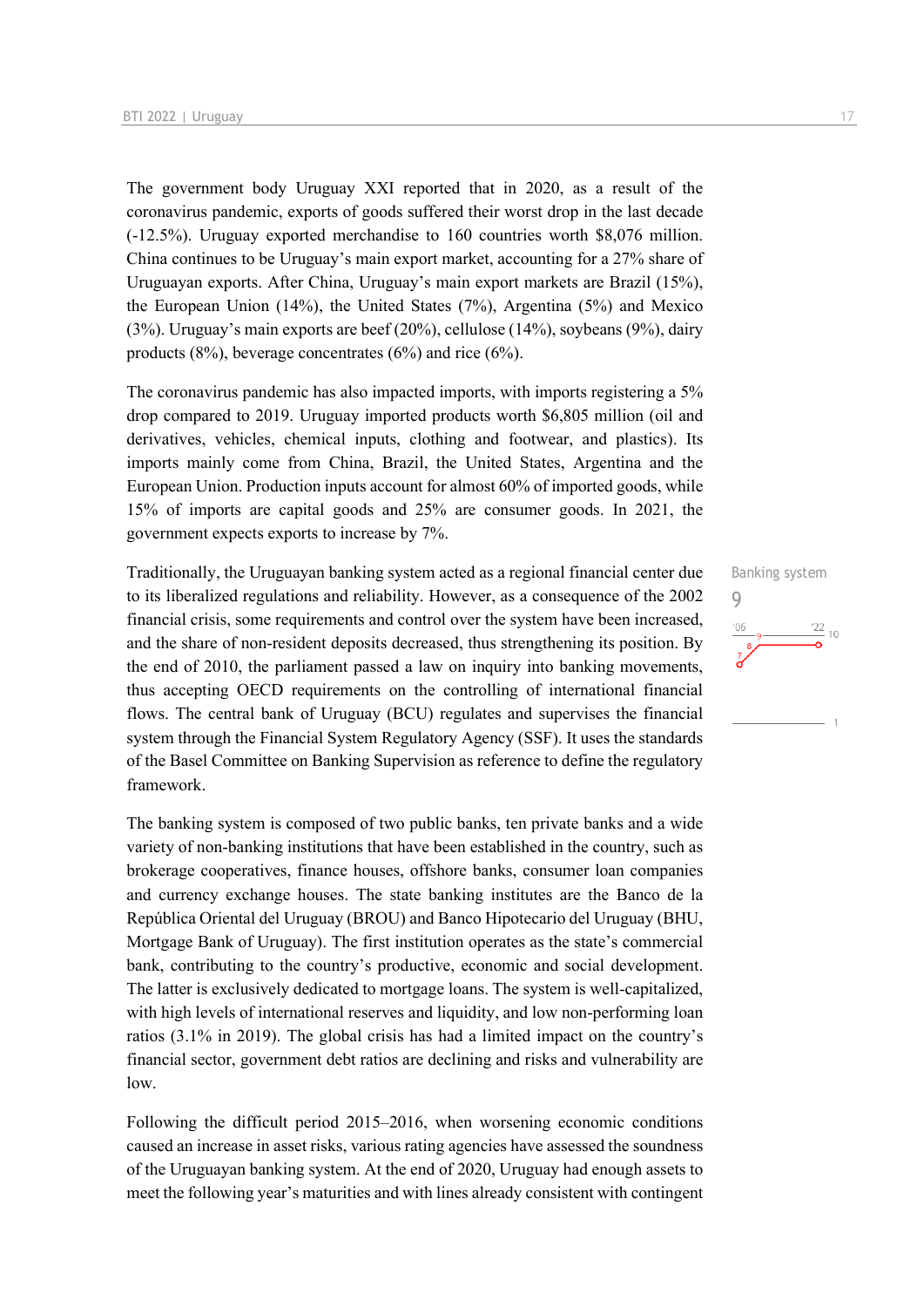loans from international organizations at a similar level. Bank capital to assets ratios have been around 10% since 2010. A recent report from the central bank (December 2020) maintains that, despite the recession generated by the coronavirus pandemic, the solvency of Uruguayan banks, as measured by the capital-risk ratio, is quite comfortable. On average, the capital-risk ratio is two times the regulatory minimum, which includes requirements for credit, market, operational and systemic risks.

### **8 | Monetary and fiscal stability**

Uruguay's central bank (BCU) is the body in charge of price stability, the regulation of the payment system and the supervision of the financial system. It has technical, administrative and financial autonomy, and its president and two directors are appointed by a three-fifths majority vote of members of the Senate. One of the directors is usually nominated by the largest opposition party. The BCU has made inflation the main target of its monetary policy. The country began to tackle inflation in the early 1990s, using the exchange rate as its main instrument. At the end of the decade, low inflation rates had been achieved, but the national currency had quickly become overvalued, external competitiveness had declined and public debt had increased. The process ended with the financial crisis of 2002, which led to a drastic devaluation of the currency by more than 100% and an increase in the inflation rate to 26%.

After the crisis, the BCU improved the flexibility of exchange rate policy, letting the value of currencies be determined by supply and demand. However, as a result of the global financial crisis of 2008, the national currency began to rise again in value and the government applied different measures to avoid a significant fall. In trying to balance both objectives, the value of the national currency stabilized, but tackling inflation has continued to be a priority for successive governments.

The World Bank's Development Indicators show that the real effective exchange rate grew moderately over the past decade, with a sharp decline in 2014 and a slow rise thereafter. In 2019, Uruguay's real exchange rate stood at  $113.1$  (2010 = 100). Likewise, inflation has remained high in recent years after having fallen in 2017 (6.6%). According to data from the National Institute of Statistics, Uruguay's interannual inflation rate was 8.4% in 2018, 8% in 2019 and 9.4% in 2020.

The new government of Lacalle Pou stated that the fight against inflation was one of its main challenges. The economic authority considers that one of the main factors that pushes prices up is government spending. Uruguay's fiscal deficit was 5% in 2019, 0.5 percentage points higher than 2018. Therefore, the economic authority has made a series of cuts to public spending (around 15%) through presidential decrees and the approval of legislative initiatives. The BCU aligned itself with this policy and in September 2020 established a target inflation range of 3% to 6%. The BCU also

9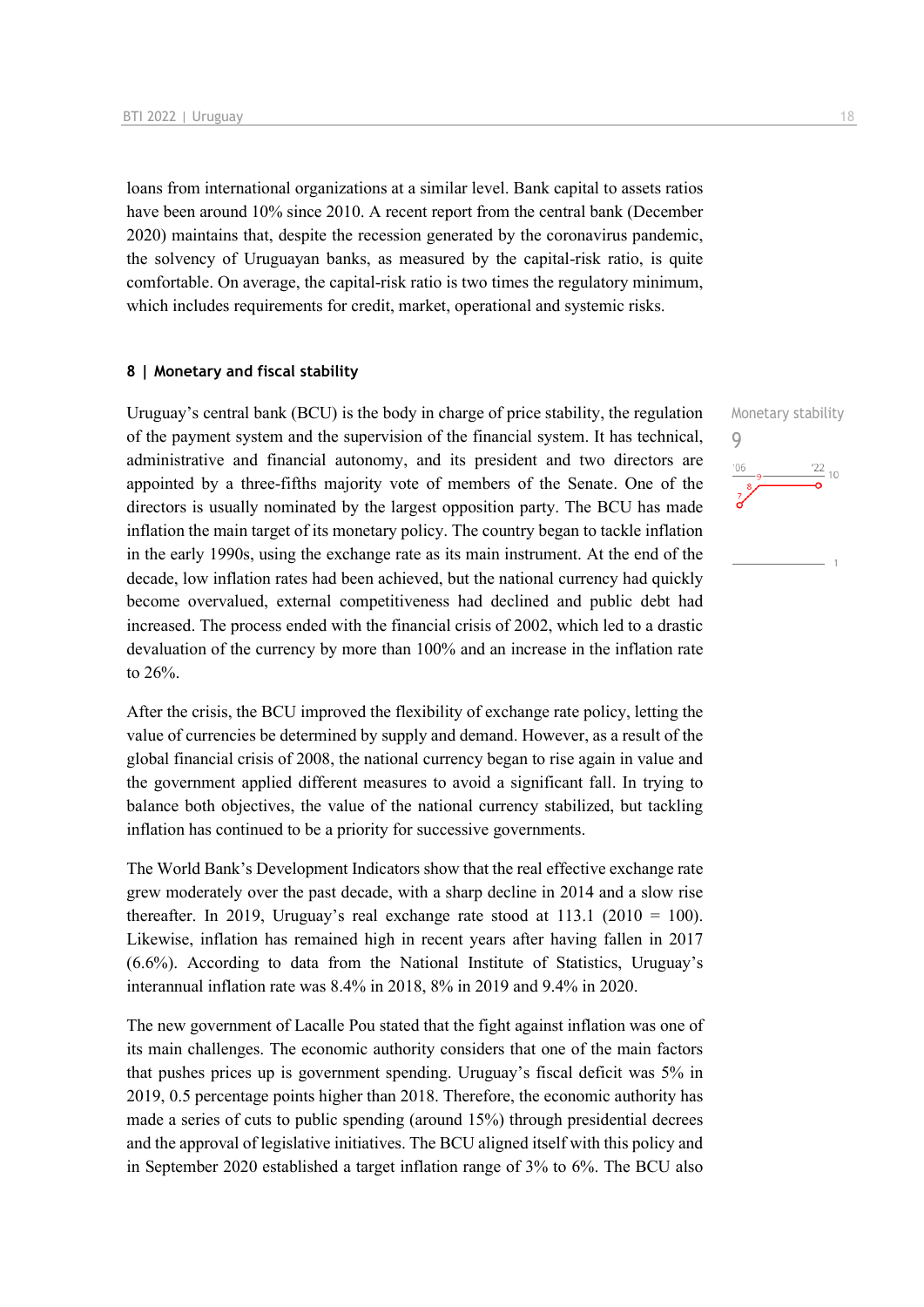abandoned the monetary aggregate as an instrument of monetary policy to move to the interest rate (the monetary policy rate was set at 4.5%).

The coronavirus pandemic did not affect the exchange rate substantially. In the first month of the pandemic, the U.S. dollar appreciated significantly, but then the exchange rate adjusted. The BCU opportunely relaxed the banking reserve regime, increased the flexibility of regulations for renewing existing credits by the BCU and the Superintendency of Financial Systems, and expanded the guarantees provided by the National Guarantee System (SIGA). In June, the government issued bonds worth some \$2,000 million at the lowest rate in history, with the purpose of partially financing the country's current account deficit.

After the 2002 financial crisis, Uruguay reached its highest levels of fiscal deficit and external debts in more than a decade. The first administration of President Vázquez (2005–2010) took advantage of the favorable external situation and the economy began a historical cycle of economic growth. The government managed to reduce the fiscal deficit while increasing public expenditure, especially on education and health. However, the policy of "growth with income distribution" led to increasing fiscal deficits. While in 2011 the fiscal deficit was 1.7% of GDP, in 2016 it had already risen to 4% and in 2019 it stood at 5%.

On March 1, 2020, in his inauguration speech, President Lacalle Pou announced that he would seek to balance fiscal accounts in order to achieve sustained economic development. The government's plan aimed at reducing the fiscal deficit by two points throughout its term. However, the emergence of the coronavirus pandemic on March 13 presented a severe obstacle to achieving that goal. The strategy to tackle the coronavirus pandemic discarded the possibility of a society-wide lockdown and focused on citizens exercising "responsible freedom." The government protected people's health but without destroying the economy. During 2020, social spending aimed at the most vulnerable population groups was modest, while the budget of several ministries not directly involved in the country's pandemic response were cut by 15%. At the end of the year, Uruguay's fiscal deficit stood at 5.8%, just one percentage point more than at the beginning of the year.

To respond to the pandemic, the government sent a bill to parliament that created the COVID-19 Solidarity Fund, in order to address the national health emergency. The fund was made up of the 2019 profits of the Republic Bank (Banco República) and the National Development Corporation (CND); contingent loans from multilateral organizations (the Inter-American Development Bank transferred \$400 million and maintained an open line for \$1 billion); donations from companies or individuals; and a tax applied for a period of three months to the salaries of the heads of the three branches of the state and the high state bureaucracy.

The COVID-19 Solidarity Fund focused on increasing existing transfers to the most vulnerable households; the development of the capacities of the health care system Fiscal stability 9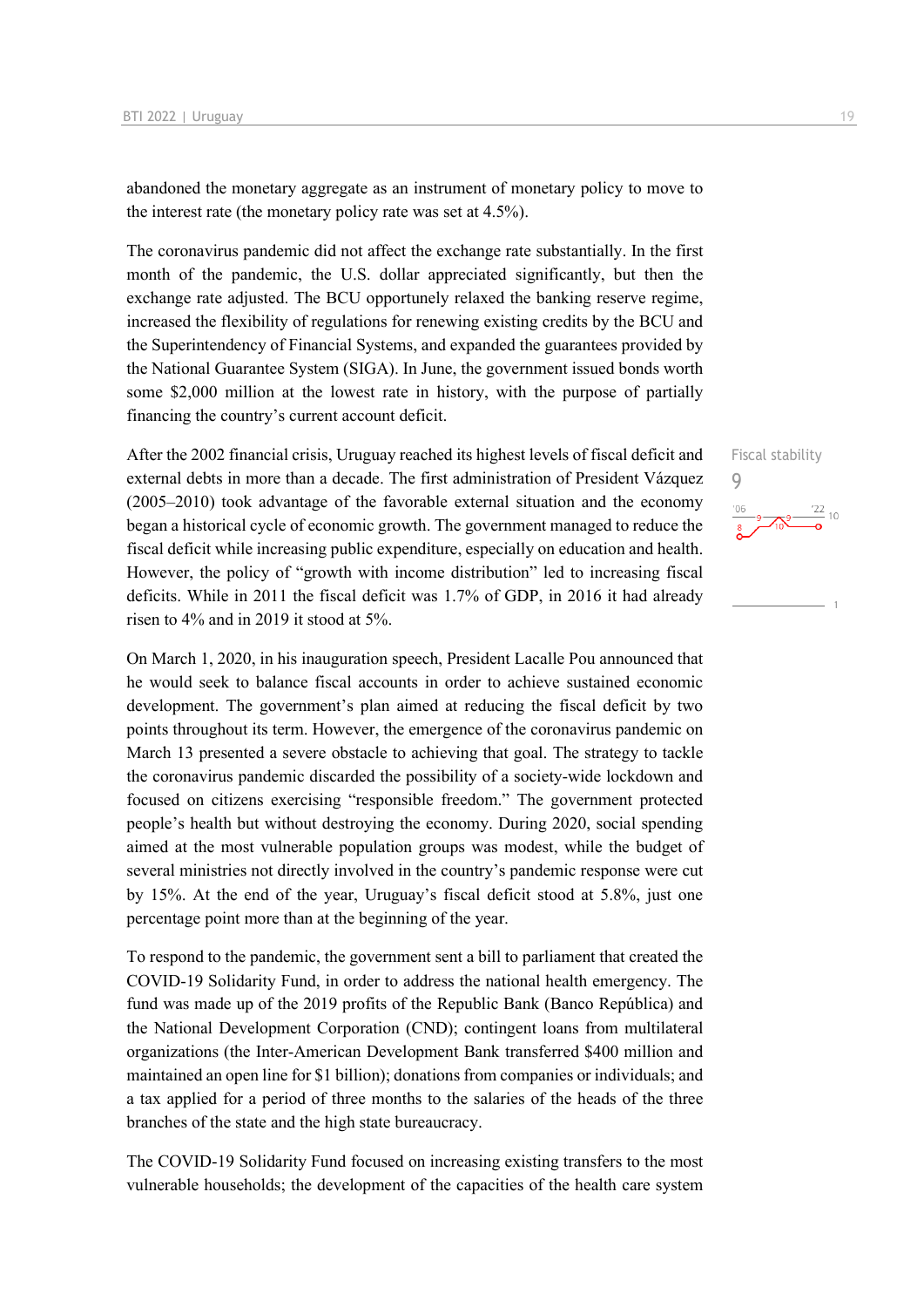(CTIs, hospitals specializing in COVID-19, development of serological tests and health care supplies); lines of credit for small and medium-sized companies; and assistance to the Social Security Bank (BPS), the agency in charge of paying unemployment insurance (more than 100,000 private workers were referred to unemployment insurance during the first six months of the pandemic). As reported by the minister of economy, Azucena Arbeleche, at the beginning of February 2021, the COVID-19 Solidarity Fund had spent \$700 million since the start of the pandemic (1% of GDP), with a further \$550 million provided to cover loans under the National Guarantee System.

The opposition has criticized the lack of transparency in the management of the COVID-19 Solidarity Fund, with the government having declared that this information is to remain confidential until the end of the pandemic, in accordance with the exceptions established in the Law on Access to Public Information of 2008. Another frequent criticism refers to the insufficiency of social spending in the attention to the vulnerable social sectors. According to the 2020 ECLAC report, Uruguay invested only 1.4% of GDP during the first year of the pandemic.

### **9 | Private Property**

Since the origins of the Uruguayan nation-state, property rights have been constitutionally protected and enforced at the same level as other fundamental rights (life, freedom, honor, security and work). Regulations on acquisition, benefits, use and sale are well-defined and enforced. Property rights can be limited solely by law and based on reasons of public interest. The constitution establishes that, in the event of expropriation, payment of fair compensation must be made in advance. Uruguay has not registered cases where foreign investments have been expropriated. In recent years, the country has been improving its property rights regulations for economic activities to promote private investments, especially from abroad.

During the first decades of the 20th century, Uruguay became a state-centered capitalist economy. In the 1990s, governments promoted liberalizing reforms in the context of the Washington Consensus policies. However, the process was gradual, and some privatizations were blocked by opposition parties and social movements, using direct democracy mechanisms. The last three leftist governments have not followed a strategy of privatizing state-owned enterprises, although they have promoted private investments and public-private joint ventures in infrastructure developments. The Investment Promotion Law 16.906 (1998) and the Decree 455/007 (2007) have played a crucial role in the increase of foreign direct investment until 2015. In the last decade, governments have tried to attract private investment in order to develop various strategic projects. In some cases (e.g., ocean port, prospecting for oil along the Uruguayan coast and a regasification plant), the results



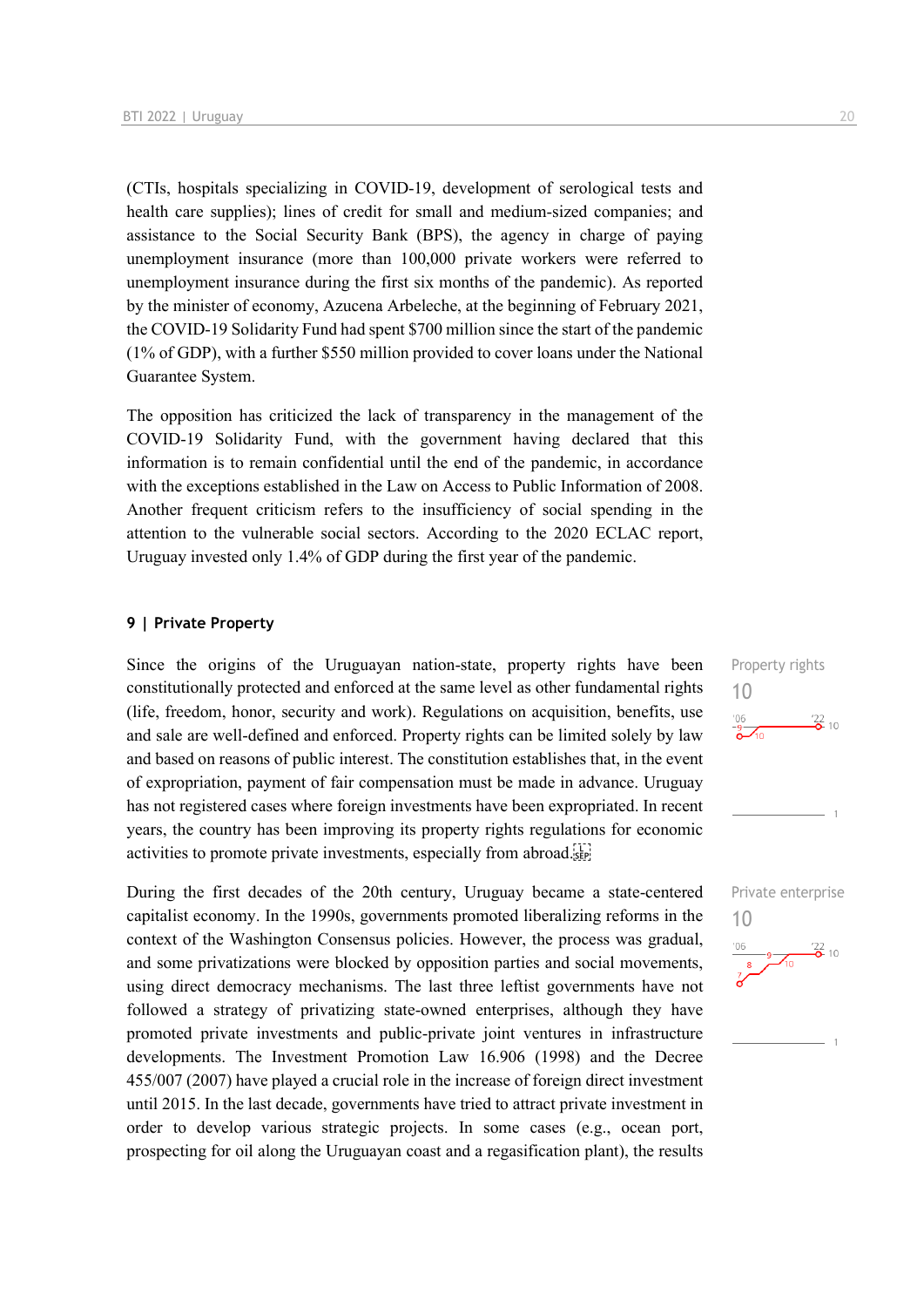were not good. In other cases (e.g., plants for cellulose processing), the investments were made possible thanks to a proactive attitude of the successive presidents.

The new government has emphasized the role that private companies can play as an engine of the economy. The design of the government's COVID-19 response strategy has been careful not to burden companies with the cost of the crisis. Although there have been no initiatives to privatize public services, several initiatives that seek to deregulate public service areas (e.g., internet services and fuel distribution) have been sent to the parliament. Likewise, in 2020, the government formulated several initiatives that aimed to support companies during the pandemic, including reducing the tax burden, increasing the flexibility of certain controls and expanding credit guarantees for borrowers.

### **10 | Welfare Regime**

Uruguay has long been a traditional welfare state with social democratic characteristics, although its welfare provision has seriously deteriorated due to neoliberal policies and recurring economic crises. Nevertheless, social spending in Uruguay has remained the highest in Latin America.

The pension system was created in the first decades of the 20th century and underwent three major reforms. The last of the three reforms was the creation in 1997 of a mixed public-private system with a distribution pillar for low wages and an individual savings pillar for higher wages. The sustained increase in real wages over the last 15 years led to an increase in pensions, as a result the system began to experience severe financing problems. The new government of Lacalle Pou convened a commission of experts to diagnose the problem and propose possible reforms to the system. To resolve the structural problems of the traditional health care system, in 2008, the Integrated National Health System (SNIS) was created, which expanded coverage to public servants, spouses and children of low-income workers, and pensioners. The SNIS put public and private providers on the same level in order to provide health care competitively.

In 2005, the Ministry of Social Development was created, which developed new social policies that expanded monetary transfers to low-income workers in social sectors. For example, the Equity Plan provides transfers to some 118,000 families with children (family allowances), while the Social Card Uruguay (TUS) supports some 87,000 in-need households.

The combination of the SNIS and social transfer policies, together with the increase in salaries and pensions, contributed to a significant reduction in poverty. According to a March 2021 report from the National Institute of Statistics, 8.1% of households were living in poverty at the end of the first year of the coronavirus pandemic, while 0.3% were living in extreme poverty.

Social safety nets 9 $\frac{22}{10}$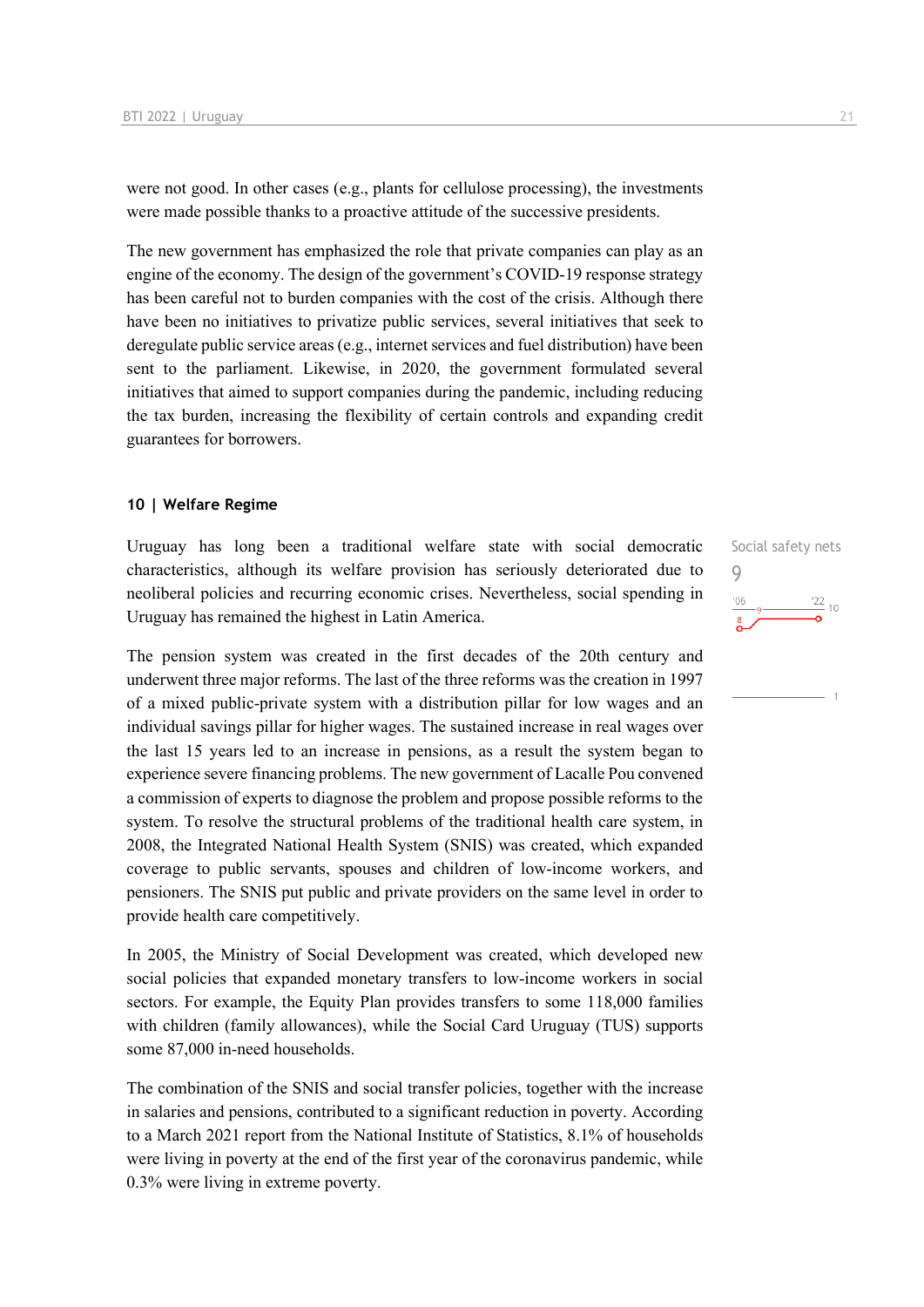The new government developed a series of measures to deal with the socioeconomic effects of the pandemic: it doubled cash transfers (TUS Card), delivered food baskets to those enrolled in the Equity Plan (Family Allowances) and created electronic mechanisms for the registration of new people in vulnerable situations (TuApp application). These measures were designed to be implemented a short period of time, but the persistence of the pandemic forced the government to renew the benefits five times and establish monetary transfers for autonomous civil society initiatives (e.g., soup kitchens). Government authorities estimate that they have spent some \$700 million (slightly more than 1% of GDP) on addressing the social consequences of the coronavirus pandemic.

Uruguay has no significant ethnic or religious minorities. The country adopted a law in 2004 aimed at combating racism, xenophobia and discrimination. The main differences in opportunities for people are those derived from income and gender. In a country with an almost universal literacy level (99%), the differences between men and women can be seen as one of the main factors of inequality. The Gender Parity Index (GPI) for the gross enrollment ratio shows a balance between men and women at the primary and secondary education level, and a significant imbalance in favor of women at the tertiary level (1.7). Despite this, unemployment is higher than the average among women (52% of the population) and citizens of Afro-descendent (8% of the population). Although the female labor market participation rate has increased in recent decades, the activity rate of women is still lower than that of men (71% compared to 56%). In November 2020, the female unemployment rate was 14.1%, while the male unemployment rate was 8.1%. This gender gap is greatest among the poorest sectors of society.

The presence of women in public office is low. However, some improvements have been made. In 2009, a law was passed that introduced a one-third gender quota for elected political party officials, and a one-third quota for subsequent legislative and subnational elections. Thanks to this provision, women hold 23% of the lower house seats and 28% of the upper house seats in the last two legislatures.

In 2013, a law legalized same-sex marriage, while another law introduced mechanisms to improve labor market access for people of African descent and provide them with access to higher education scholarships. The parliament also passed a law in October 2012 that legalizes abortion in recognition of the rights of women over their own bodies. Finally, in 2018, the parliament approved a law that guarantees the economic, social and cultural rights of the LGBT population and compensates people born before 1975 who were victims of institutional violence because of their gender identity.

A substantial challenge for social integration in Uruguay is the recent increase in immigration from different countries in the region. Between 2005 and 2019, some 85,000 citizens from Venezuela, Argentina, Brazil, Cuba, Colombia, the Dominican Republic and the United States have settled in Uruguay. In 2020 alone, some 11,000

Equal opportunity 9 $\frac{22}{2}$  10  $'06$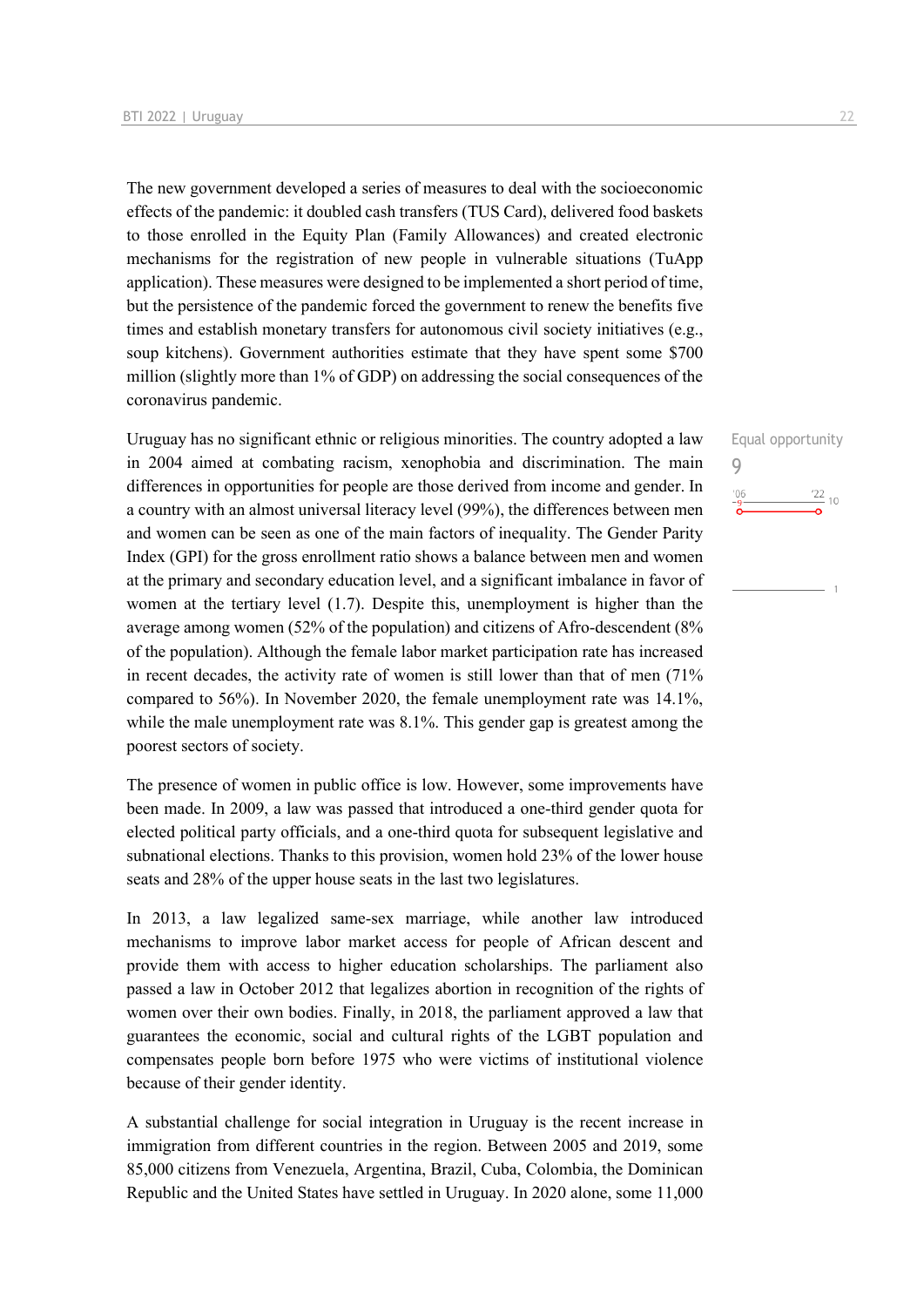citizens – the majority from Argentina – entered the country with the aim of starting a new life in the country. The vast majority of immigrants have high educational levels but have found it difficult to obtain job positions commensurate with their training. In turn, approximately 20% of immigrants live in poverty and require social benefits to survive. In primary education, progress has been made to improve the social integration of immigrant children through solidarity initiatives that appeal to an established topoi of Uruguayan social history ("Uruguay, a country of immigrants").

### **11 | Economic Performance**

The unfavorable international context since 2015 led to a sharp slowdown in the Uruguayan economy, which showed lower rates of growth and a significant increase in the fiscal deficit. The coronavirus crisis has further exacerbated this trend. Even if Uruguay fared better than most Latin American countries, the economic consequences have been severe: domestic production has declined, exports have contracted, GDP has shrunk, unemployment has increased, and the pressures on state services, subsidies and the budget have increased. During the review period, GDP grew by 2.6% in 2017, 1.6% in 2018 and 0.2% in 2019. According to official estimates disclosed in January 2021, the Uruguayan economy contracted by 5.8% of GDP during the last year.

GDP per capita grew by 24% over the last decade, increasing from \$18,003 in 2011 to \$22,455 in 2019. The economic slowdown that began in 2015 led to an increase in the fiscal deficit (5% in 2019 and 5.8% in 2020), which was regularly financed by external debt. At the end of 2020, public debt amounted to 66% of GDP and net debt to 36% of GDP (about \$18.5 billion). That year, the three main risk rating agencies categorized Uruguayan debt as BBB (stable). Seeking to increase predictability, the five-year Budget Law promoted by the new government included a rule that capped public debt for the years 2020 and 2021. Although the pandemic aggravated problems in the economy, the government's austerity policies achieved savings of \$660 million in structural spending (\$380 million from the central government and \$280 million from public companies), despite the fact that revenue from the revenue department fell by 2.7% and that of customs by 1.9%.

Gross capital formation has continued to decline over the last five years. In 2014, this amount was equivalent to 21.2% of GDP, while in 2019 it had fallen to 16.2%. Unsurprisingly, FDI also fell dramatically (an estimated 11% for 2020) after two years of modest growth (2% and 1.7%). International foreign exchange reserves remain high (\$16.46 billion) and the central bank generally uses them to mitigate volatility in the value of the U.S. dollar in the local market. A report from this agency, dated September 2020, reported that the current account balance corresponding to the rolling year showed a deficit of 0.5% of GDP. At the end of 2020, the inflation rate reached 9.4%, the highest rate recorded since 2015 and well above the target range established by the central bank (3–7%).

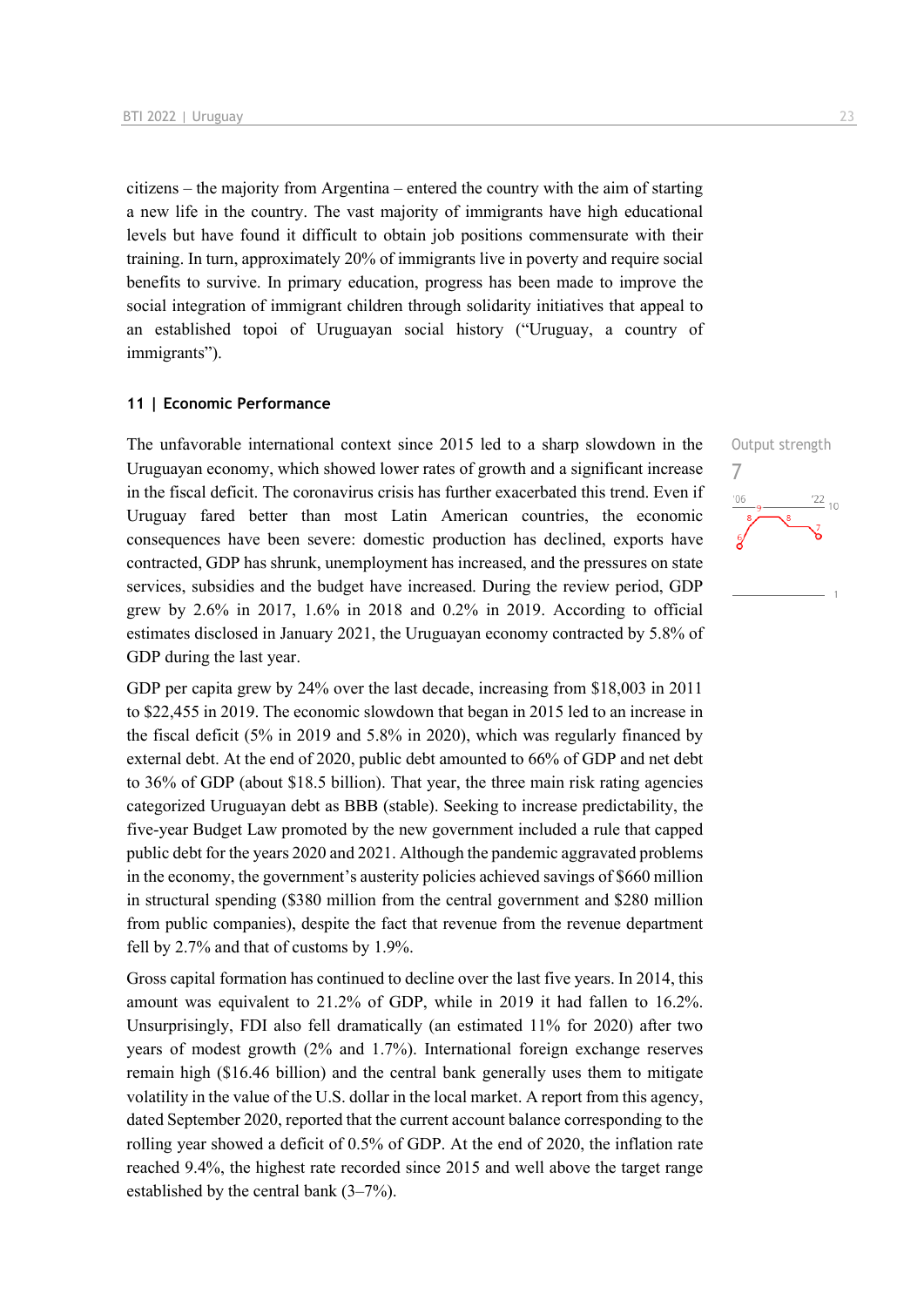A report from the National Institute of Statistics published in January 2021, confirmed that the unemployment rate had worsened. At the end of November 2020, 10.9% of active people were unemployed (8.1% among men and 14.1% among women, with slightly more people in the interior than in the capital). The activity rate had decreased to 61.7%, from 62.2% in 2019.

### **12 | Sustainability**

Environmental concerns have been increasingly taken into account by Uruguayan policies. The country has had an environmental protection law since 2000. Recent governments have developed alternative energy sources to oil, such as the production and use of biofuels and wind energy. These ventures, driven by public and private investment, have become one of the most successful policies of the last decade. In 2016, 98% of the electricity consumed by the country came from renewable sources (50% hydroelectric dams, 40% wind and solar energy, and 8% biomass-based sources). According to the 2020 report of the World Economic Forum, Uruguay ranks 11th in the world for energy transition. Another significant improvement in this field was the implementation of the National System of Protected Areas (SNAP), which has incorporated 12 areas since 2008.

Environmental awareness among the population has increased and the issue is increasingly present in public debate. At the end of the last administration's term, the creation of a new pulp industrial plant with Finnish capital was approved. The construction of the plant will involve substantial environmental changes, which provoked criticism from environmental groups. While the new government reviewed the investment conditions, it did not stop the process, verifying that the works will comply with the environmental standards required by law. In addition, President Lacalle Pou proposed the creation of the Ministry of the Environment, which the parliament approved in June 2020.

Despite notable progress, some problems with wastewater treatment, and the extensive use of pesticides and fertilizers in agribusiness still persist. There are also problems with the intensive production of rice in southern Brazil, which has polluted the Uruguay River and Laguna Merín (the second largest lake in South America). Negotiations with the Brazilian government have generated some minimal results. For example, in November 2020, the environment ministries of both countries announced the development of a binational project financed by the FAO, which will prepare a diagnosis of shared water resources. The 2020 Environmental Performance Index from Yale and Columbia Universities ranked Uruguay 61 out of 180 countries. Environmental policy 8 $\frac{22}{10}$ '06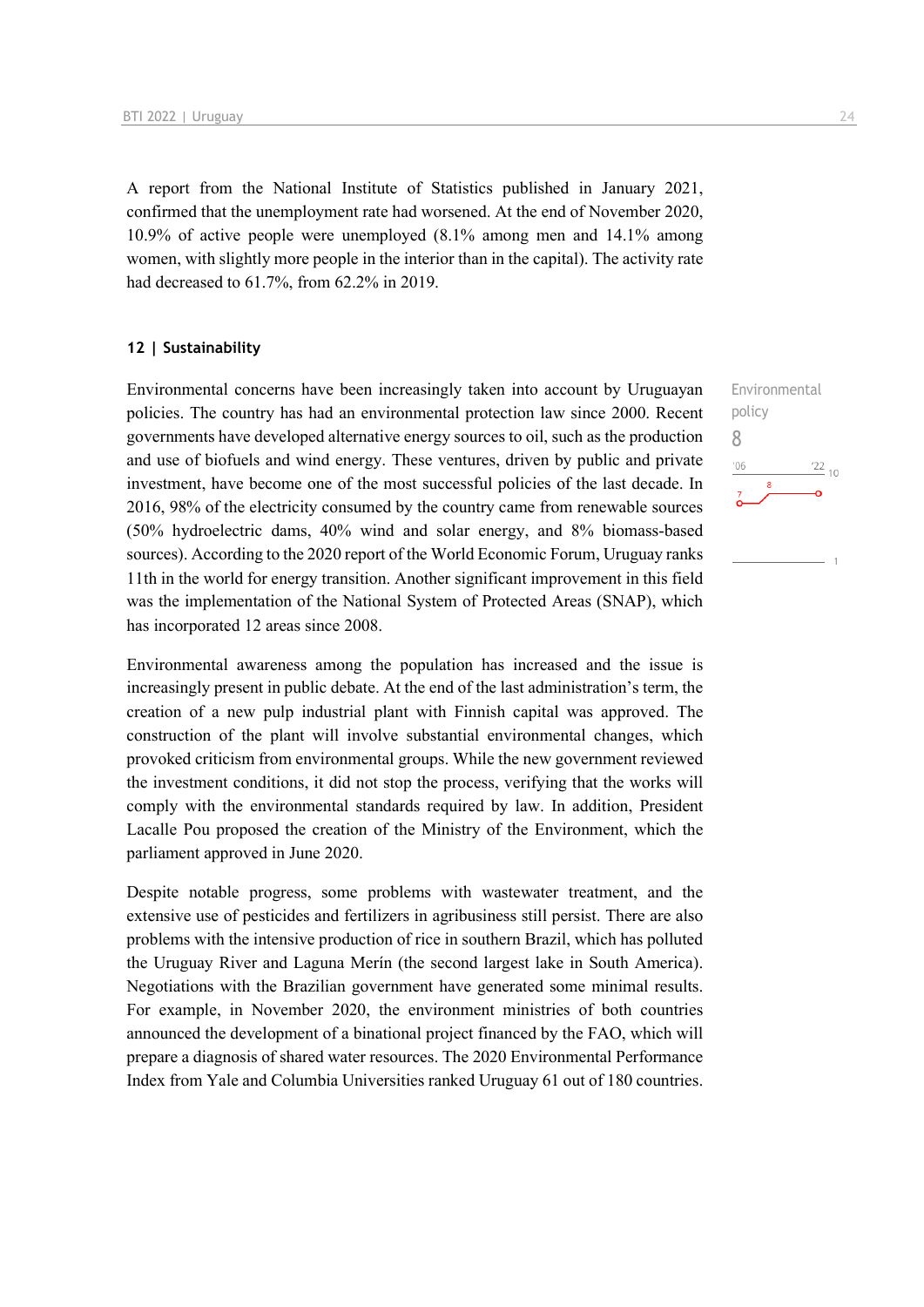The previous administrations significantly increased public spending on education (5% of GDP) and kept a R&D investment around 0.3% of GDP. In 2005, an independent government agency to promote scientific research and innovation (ANII) and the National System of Investigators (SNI) were created, the latter comprising about 1,200 researchers who receive a monthly payment for carrying out their work. In order to improve investment in R&D, the last government in 2018 promoted a law establishing tax incentives for companies that are active in this field. The impact of this policy, however, has so far not been evaluated.

The country has a strong education system nationwide, with almost 100% enrollment rates in primary and secondary schools, and a literacy rate of 98.7% (2018). In 2009, Uruguay developed an educational plan (Plan Ceibal) focused on "one laptop per child," which was implemented in all public schools in the country. Later, the plan was expanded to secondary and technical schools. This technological innovation did not generate rapid results, but – over the last year of the coronavirus pandemic – it offered considerable advantages for the development of distance teaching.

The Program for International Student Assessment (PISA) shows that the quality of education in Uruguay remains stagnant, especially in secondary education. The tertiary education system showed progress with the development of public university campuses throughout the country, reforms of undergraduate curricular programs and the institutionalization of graduate programs in almost all areas of knowledge. The UN Education Index for 2019 ranked Uruguay 59 out of 189 countries globally and fourth in the region (behind Argentina, Chile and Cuba), with a score of 0.765.

During the 2019 election campaign, the issue of education policy was widely debated. The winning candidate, Luis Lacalle Pou, promised to improve the quality of teaching through a series of institutional and content reforms. In June 2020, the parliament approved an omnibus law, which contained a chapter that would enshrine changes in the composition of the educational management bodies. The government's intention was to improve the efficiency of these bodies (councils) and limit the veto capacity of the teachers' unions. During 2020, the unions criticized various administrative decisions related to the pandemic (e.g., the relevance of distance teaching) and especially the reduction of teaching positions in secondary education. The Frente Amplio, the main opposition party, allied with the unions and a group of social organizations, beginning in January 2021, to collect signatures for a referendum petition on the aforementioned omnibus law, which introduced institutional changes to the governance of education.

Education policy / R&D 7 $-06$  $\frac{22}{10}$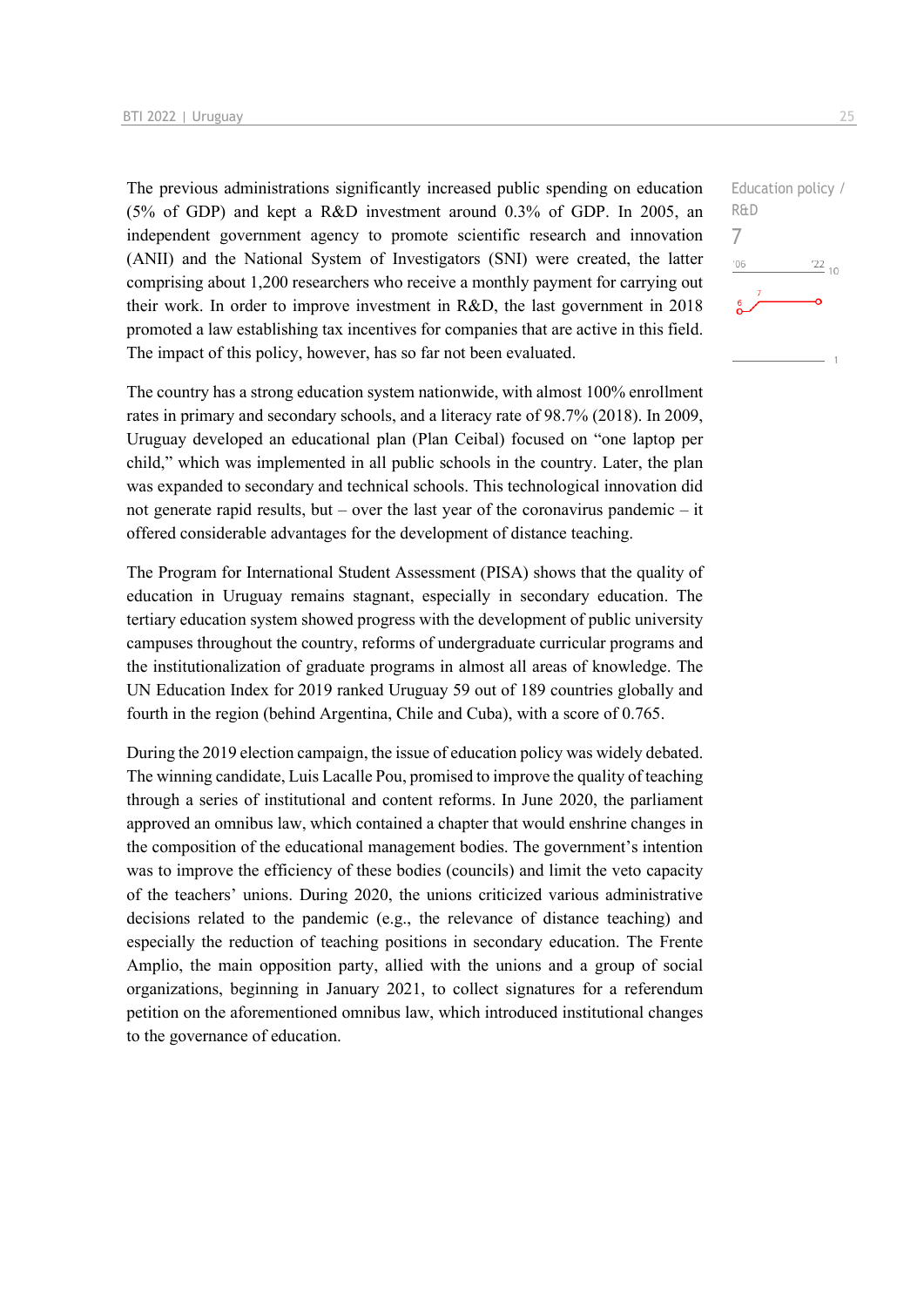# Governance

### I. Level of Difficulty

In Uruguay, there are no significant structural restrictions, such as natural disasters, permanent pandemics or extreme poverty. The country enjoys a privileged geographic location (although it depends to a large extent on the economic and political developments, and decisions of its large neighboring countries, for which it has often also served as a "safe haven") and has an educated and relatively rich population (by regional comparison). However, the fact that a number of key structural reforms, which the country needs in order to cope with present and future challenges, have been repeatedly postponed (or in the best cases severely watered down) by successive governments over decades, which has constrained the country's potential governance capacity (e.g., administrative and tax reforms, civil service reforms, infrastructure, tertiary education, and R&D).

As in all countries in the region, the COVID-19 pandemic has had a substantial impact on Uruguay, even though the country was better prepared than many others to face the virus when it arrived in March 2020. Unlike in neighboring countries, when the pandemic hit, Uruguay's economy was not in crisis, political parties were willing to cooperate, health care system was powerful and covered the entire country, scientists were able to develop serological tests and discover the genome of the different strains of the virus, social protection system was solid and flexible (including the unemployment insurance and social programs), and citizens had a fairly homogeneous political culture, which increased public perception of the risks and cooperation with the government. By February 2021, more than 52,000 people had been infected by the virus, of which around 46,000 people had recovered, 569 people had died and almost 6,000 people were still ill. According to data from February 21, 2021, the infection rate was 1.5% and the fatality rate was 1.09%. While Uruguay has fared better than most Latin American countries, the economic consequences have been severe: domestic production declined, exports contracted, GDP shrunk, unemployment increased, and the pressures on state services, subsidies and budget increased.

Structural constraints 2 $106$  $\frac{22}{10}$ 

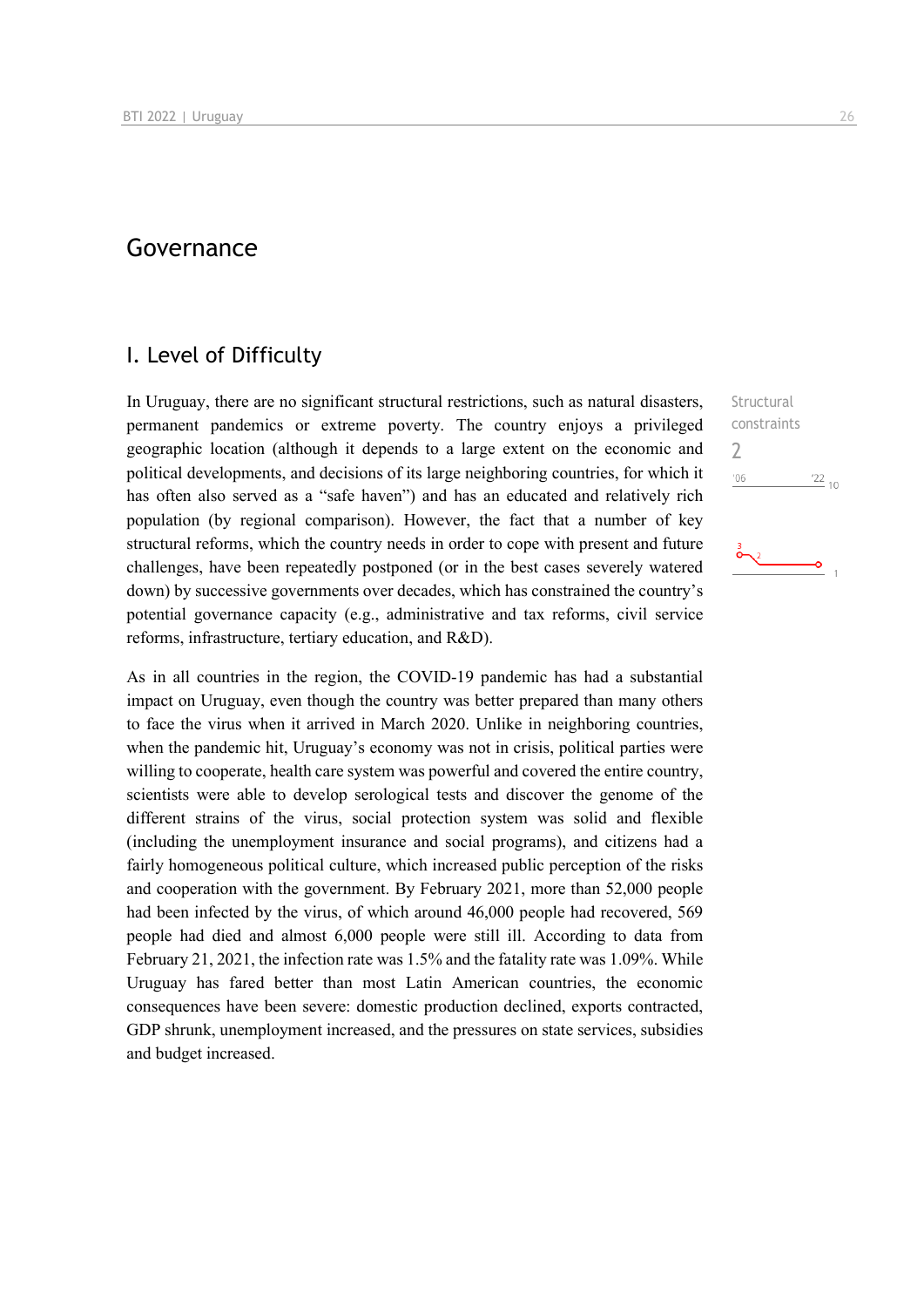As stated previously (see "Social capital"), Uruguayan civil society has a long tradition of civic engagement and a rich participatory civic culture. There are numerous and active civic associations and there is still a significant and relatively high level of social trust. According to a report prepared by the Institute of Communication and Development (ICD), an independent government organization, Uruguay had 3,330 civil society organizations in 2019. In first place are institutions of social inclusion (26%), followed by organizations of "ideas, culture and free time" (13%), "work and production" (13%), "children and adolescents" (11%), "participation and rights" (8%), "education" (8%), "environment" (5%), and "diversity and gender" (4%).

According to the Latinobarómetro 2018, interpersonal trust is still low, with 20% of respondents agreeing with the phrase "we can trust most people". Nevertheless, Uruguay continues to show the highest level in the continent. During the coronavirus pandemic, many social organizations (e.g., unions and clubs) organized "soup kitchens," so that people who had lost their income could eat lunch and dinner. These organizations receive food donations from individuals and companies, and occasionally receive financial assistance from the Ministry of Social Development and departmental governments. According to a report by the organization Solidaridad.Uy in December 2020, Uruguay has more than 700 soup kitchens, which are managed by some 6,000 volunteers and serve around 40,000 vulnerable people.

Uruguay has no relevant ethnic or religious conflicts. The main social conflict is over income distribution, conducted by labor unions in a legal and peaceful way (with demonstrations or strikes). This conflict is translated into politics as an ideological cleavage between left and right, which is solved in a democratic manner and, normally, by agreement and consensus instead of confrontation.

The coronavirus pandemic did not create a political gap between political actors. The government's health strategy was supported by the entire political system, while public discussions focused on the economic consequences of the pandemic and the transparency of decision-making (e.g., in the execution of the Coronavirus Solidarity Fund and negotiation of vaccines).

|               | $\frac{22}{10}$ |  |
|---------------|-----------------|--|
| '06           |                 |  |
| traditions    |                 |  |
| Civil society |                 |  |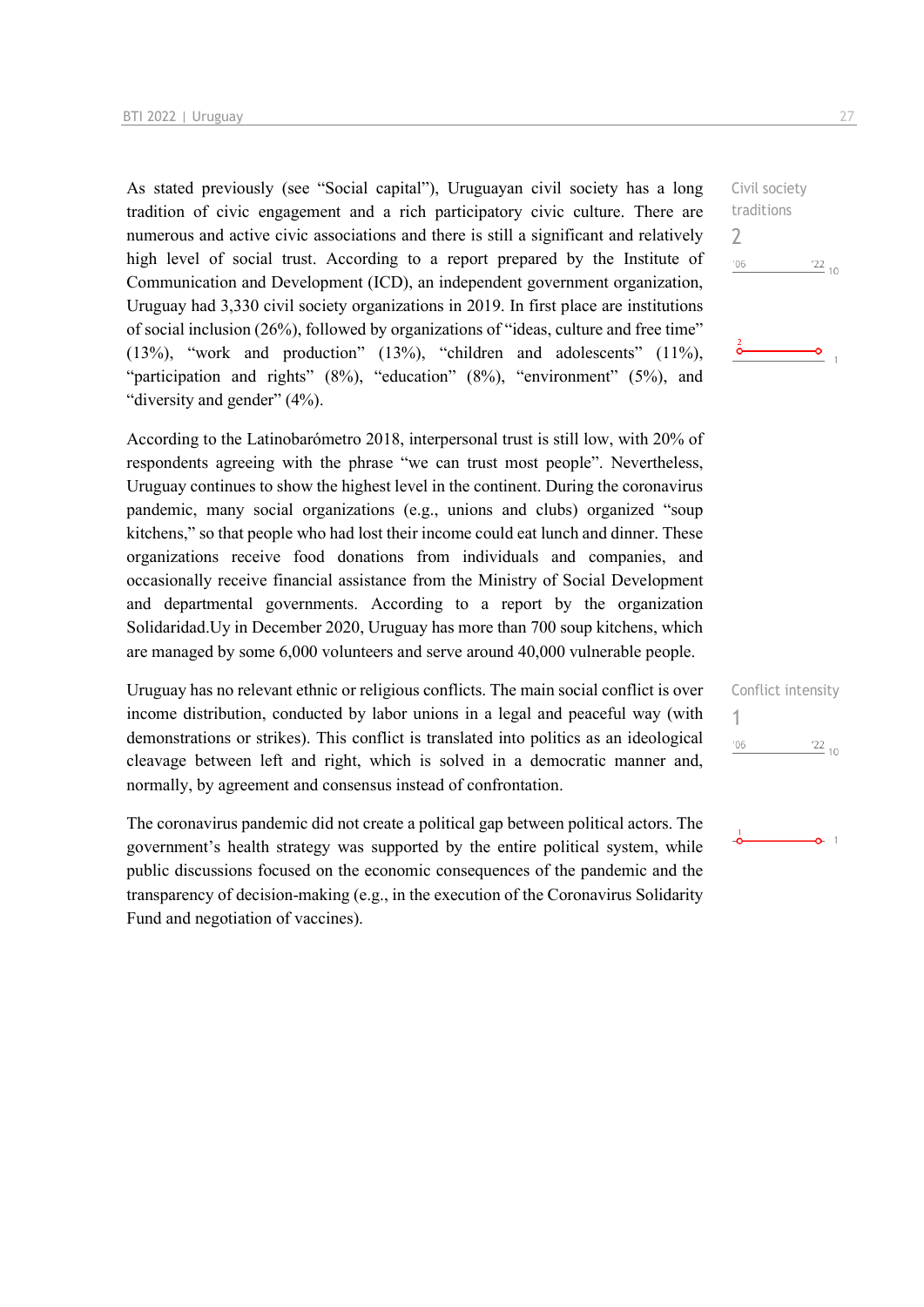### II. Governance Performance

### **14 | Steering Capability**

All post-dictatorship Uruguayan governments have been committed to democracy and the rule of law, as well as to a market economy, showing a broad consensus among political elites. Beyond that, since the 1990s, governments have shown an increasing tendency to establish strategic priorities to develop democracy and a market economy with social safeguards. Regarding the latter, governments focused first on controlling inflation and subsequently on establishing the conditions to promote FDI.

The governments of the leftist party, Frente Amplio (2005–2020), continued with these strategic objectives, while also adding the fight against poverty, the reduction of the informal sector, labor market reforms, and investment in education and health care. However, this cycle has meant that important reforms that the country must address have been left pending, such as a new education reform, a public administration reform and the improved regulation of public companies.

Since at least 1995, Uruguayan governments have had stable legislative majorities (with the exception of the 2002–2005 period), which in turn provided favorable conditions for innovation. Incoming president Lacalle Pou has built a majority coalition consisting of several parties. The multicolor agreement is based on a program signed in the second presidential round (called "Compromiso por el País"), which ensures the government controls 56% of the seats in each of the chambers. Although the coalition comprises five parties, only three are essential to make any legislative initiative viable: Partido Nacional (PN) of President Lacalle Pou; Partido Colorado (PC), led by former President Sanguinetti; and Cabildo Abierto (CA), led by a former army commander. The traditional parties (the PN and PC) have a strong liberal ideological convergence, but CA holds divergent points of view, especially on economic issues. The leaders of CA distrust foreign investment and are firm defenders of public companies, and perceive the world through a strong nationalist framework.

At the beginning of the coalition government's mandate (March 1, 2020), President Lacalle Pou prioritized adjustment policies with a view to reducing the fiscal deficit and containing inflation. He also proposed an omnibus bill for urgent consideration, containing more than 500 articles. The main modifications focused on public safety, education, the regulation of public companies and the creation of a fiscal rule. This bill was sent to the parliament in April and approved in June, with many modifications introduced by legislators of the main coalition partners. Half of the

### **Ouestion** Score

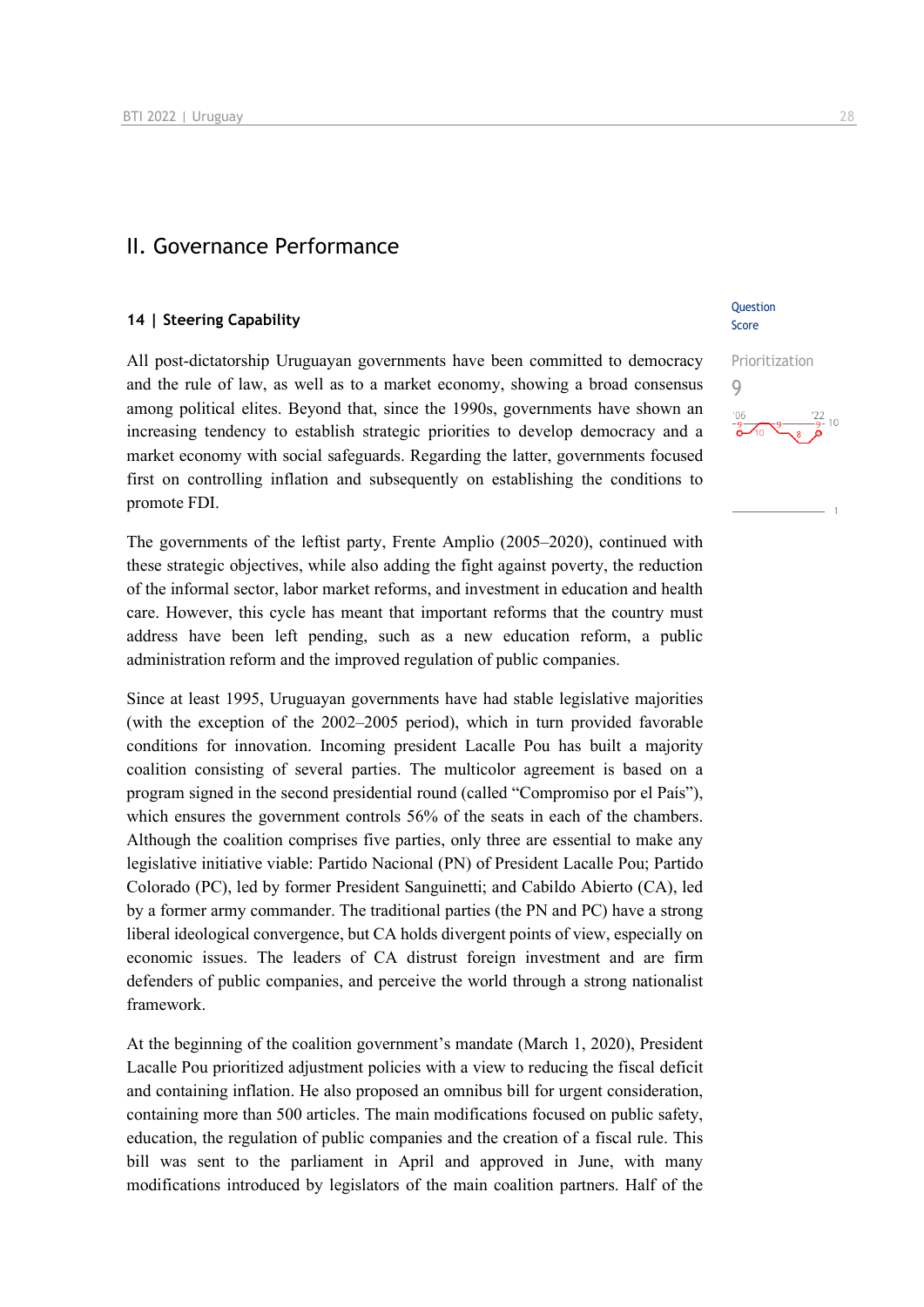articles were also approved by legislators of the Frente Amplio, the main opposition party. Although the pandemic led to the introduction of severe restrictions – the special committees created in each chamber to analyze the project held brief sessions – more than 100 social organizations submitted opinions on the contents of the bill. Similarly, parliamentary discussion of the five-year budget, which was submitted to the parliament in September and approved in December, proceeded without any major problems. By the end of the year, the new coalition government had managed to get through most of its legislative agenda without the pandemic affecting its priorities.

There have been some interesting institutional innovations in the way the government conducted its response to the coronavirus pandemic. The president led the government's strategy with the support of the health authority, the national emergency system (SINAE), and an honorary scientific advisory group (GACH). The GACH consists of more than a hundred academics and is led by three highly prestigious scientists. This scheme shielded the economic team, which continued to work on adjustment policies, including a 15% cut in budget execution for the ministries not directly involved in the health crisis.

Recent Uruguayan governments have effectively implemented a large number of reforms. During the first government of Tabaré Vázquez (2005–2010), several outstanding reforms were launched, including fiscal, health care and financial reforms. These reforms were continued by the Mujica administration, without significant obstacles from opposition groups. In 2013, the government supported the legalization of abortion, same-sex marriages, and the production, sale and use of marijuana. However, the implementation of some new policies has been hampered by a still relatively large and vested bureaucracy. Significant obstacles have been encountered in the implementation of administrative and civil service reforms (Reforma del Estado) due to the mobilization of powerful public employee unions. The few successful reforms of the bureaucracy have focused on strategic agencies that could facilitate more efficient operations in some areas of the economy (revenue department, customs offices and public companies). Education is another area of public policy where reforms have been systematically blocked.

The new government of President Lacalle Pou has promised to address these challenges. In order to do so, President Lacalle Pou's government has promoted institutional changes, some of which have already been approved by the parliament (e.g., education, civil service and pension reforms). However, the pandemic has altered the government's priorities and made the reform process slower than expected. However, it should be remembered that historically in Uruguay successful reforms have been implemented gradually in order to achieve a broad consensus among the stakeholders involved. The pandemic could also be an opportunity for reforms to be seen as a pressing need.

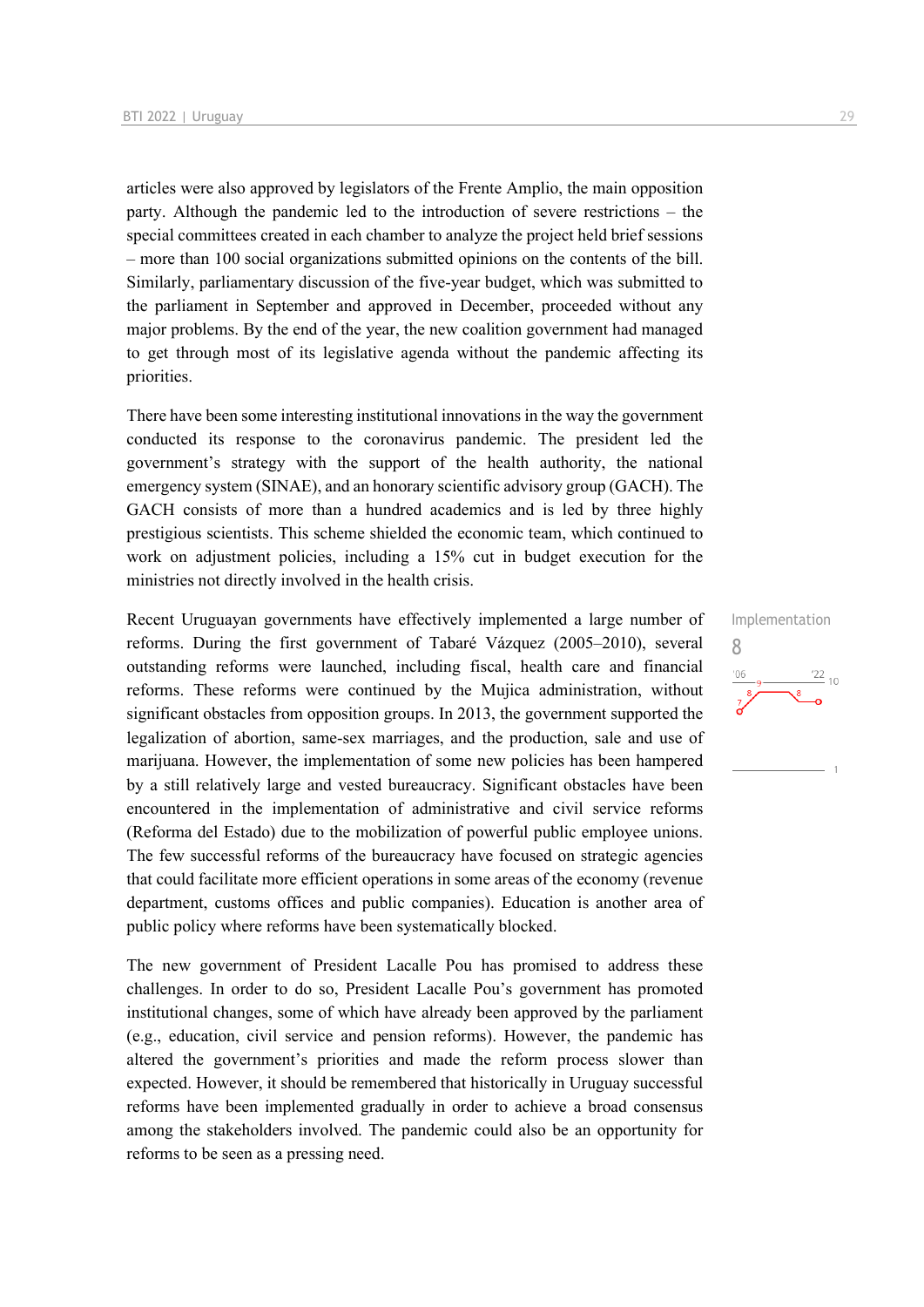An example of effective policy implementation during the coronavirus pandemic has been Uruguay's successful vaccination policy. Initially, Uruguay had problems obtaining vaccines because the WHO Covax program did not comply with the agreement signed in 2020. This situation meant that Uruguay was the last country in South America to receive vaccines. However, the agreements quickly reached with the government of China and with Pfizer-BioNTech enabled Uruguay to receive a large volume of doses. On March 1, Uruguay began its vaccination process. Within just one month, it had supplied a first vaccine dose to 20% of the population and a second dose to 3%, with Uruguay ranking among the 10 countries that have made the most progress in this area. This result speaks to the strength of the Integrated Health System (SNIS), the definition of an adequate logistics plan led by the health authority, and the development of alliances between the state and technology provider companies, which enabled more than one million people (a third of the population) to be registered to be vaccinated in just two weeks.

The Uruguayan political system has demonstrated a capacity for learning. The leftist governments (2005–2015) showed governance innovation by implementing several original reforms, such as the integrated national health care system, tax reforms, the renewable energy program, the legalization of marijuana and a financial inclusion program. The agenda of Lacalle Pou's new government has prioritized reforms to education, the regulation of public companies and social security. The educational reform began with an institutional redesign of education governance, which was approved by the parliament in June 2020, in order to avoid unions vetoing the reforms, as they had under previous governments. The changes to the regulation of public companies have focused on strengthening the capacities and autonomy of the units that regulate the water, energy and communications markets. The social security reform began with the creation of a committee of academic and party experts, which will diagnose systemic problems and develop a set of possible solutions.

The government's pandemic response also demonstrated significant innovation. The president led the government's response with the support of the Ministry of Public Health (the health authority) and the National Emergency System (SINAE), with additional expert advice provided by an honorary group of more than 100 experts led by three highly reputable scientists (GACH). The new structures enabled the government to effectively and legitimately exhort citizens to face the pandemic responsibly, while gaining the confidence of the political opposition. This kind of government innovation coexists with an ideological rigidity in managing public spending. In contrast to the flexibility shown by many countries around the world, Uruguay's economic leadership has shown very little willingness to increase public spending in order to mitigate the consequences of the pandemic.

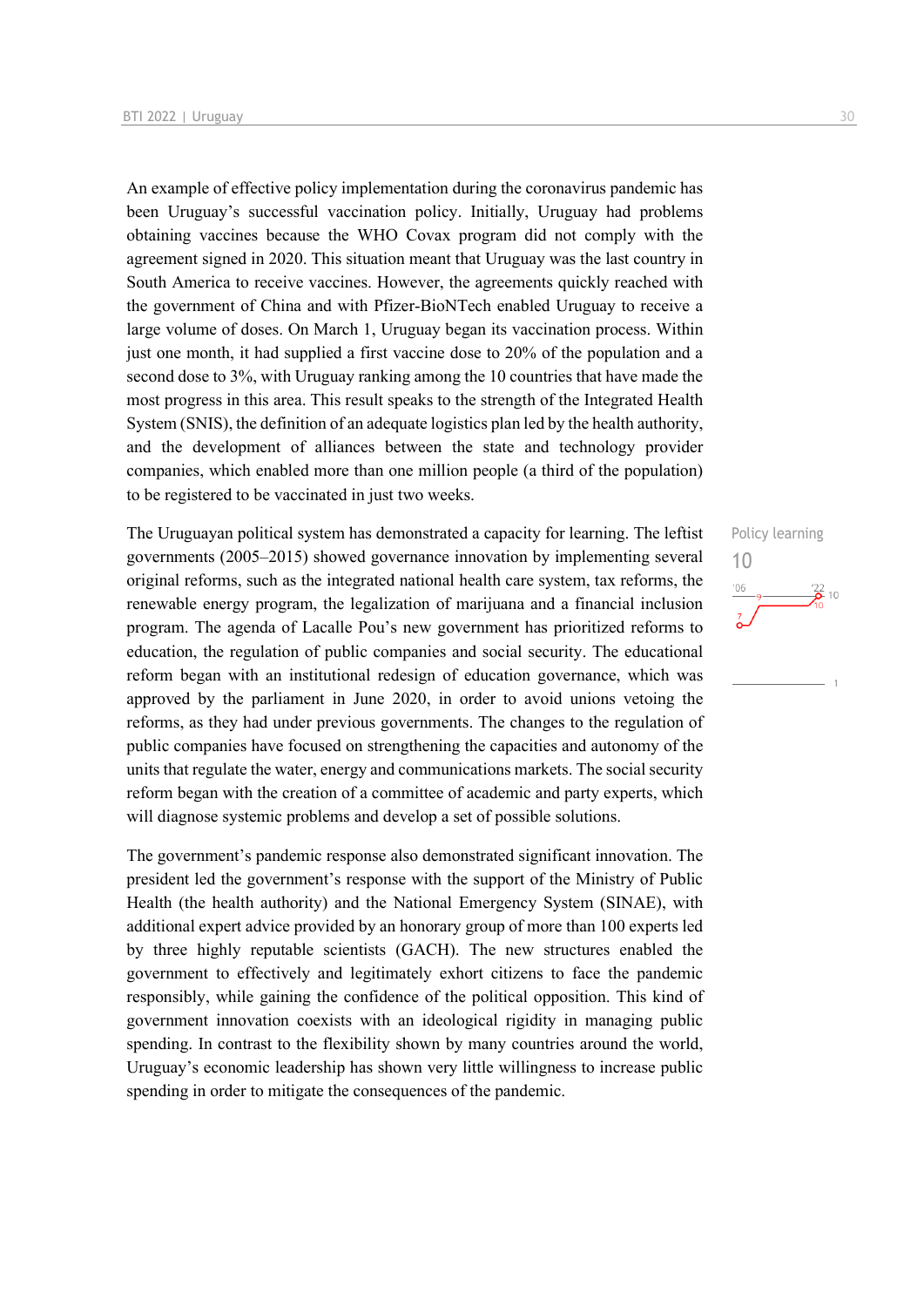### **15 | Resource Efficiency**

Uruguay has traditionally had a clientelist system of appointing public administration officials. Since the reforms of the 1990s, governments have worked to address this problem by reducing the number of state employees or by privatizing public companies. Previous governments made significant changes by incorporating more competitive hiring procedures without completely eliminating political influence. However, they failed to reform the civil service in a modern and efficient way because civil service unions strongly resisted the reforms and the respective governments lacked a clear strategy to tackle the problem.

Generally speaking, the government makes efficient use of most of its available human, financial and organizational resources. However, the state bureaucracy is oversized and many agencies are inefficient. The new government promised to reform state structures in order to make them more efficient, but the emergence of the coronavirus pandemic has pushed back the reform timeframe. The Civil Service Office has concentrated more on correctly diagnosing problems and guaranteeing teleworking conditions for public sector employees, rather than formulating concrete proposals to improve the functioning of state agencies. The 2005 budget law created the Debt Management Unit (UGD), within the Ministry of Economy and Finance (MEF), with the aim of developing an independent administration to oversee the central government's financial obligations and cash flows. The UGD ensures government financing at the lowest cost possible, following the risk exposure parameters. It has a strong operational capacity, develops research methods and promotes a proactive approach to the investment community. Information related to public debt is available on the UGD and MEF websites, and the results are audited by the parliament when the budget laws are processed. Likewise, in 2006, a new fiscal rule was made law. The rule established maximum levels of net public sector debt, while also including escape clauses that allow the limits established by parliament to be exceeded in the face of unforeseen adverse shocks. The urgent consideration law promoted by the new president introduced mechanisms to prevent the government avoiding the legally established levels.

In 2020, the pandemic forced the government to reallocate resources from ministries not directly involved in the crisis to agencies in charge of public health, social policies and unemployment. The reallocation was done by the MEF, which defined the Coronavirus Fund as an extra public budget item. In this way, the additional costs associated with the pandemic can be easily monitored by analyzing the balances of the Coronavirus Fund. However, not all information about the fund is freely accessible, because the government has declared certain pieces of information to be reserved (e.g., private donations), following the exceptions established by the law on public access to information.

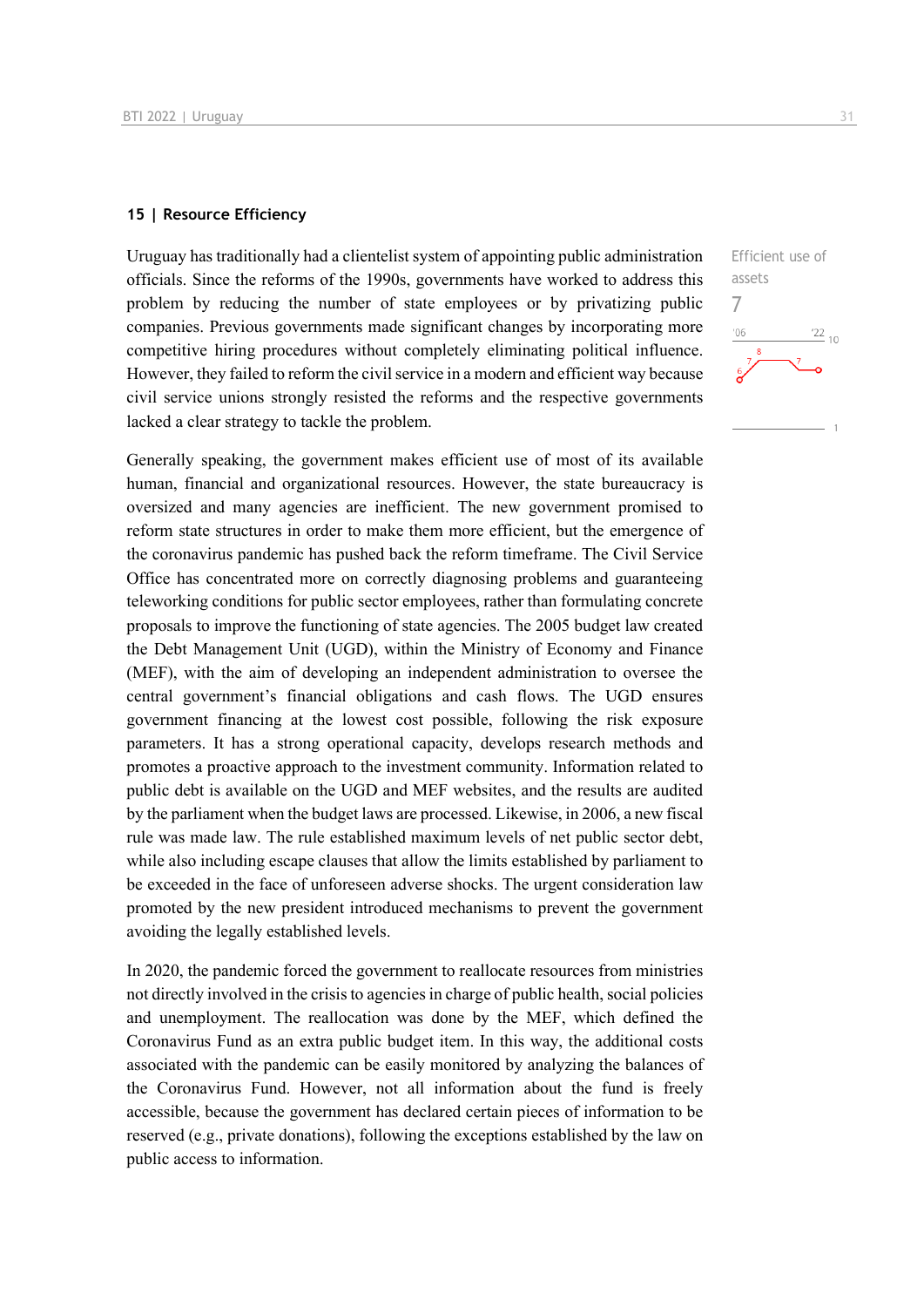Past governments have tried to coordinate conflicting objectives and have acted in a largely consistent manner. At certain times, they tried different forms of horizontal coordination, including specialized ad hoc cabinets (e.g., a research and innovation cabinet, and a social cabinet) in which different ministries coordinate policies in order to avoid overlap and achieve more efficient results. Some of the main reforms launched by previous governments required considerable coordination, such as the tax and health care reforms, which affected workers' rights and wages. In 2016, the government created an interministerial commission to oversee the restructuring of the oil company ANCAP. The same modality has been used to address climatic disasters (e.g., droughts and floods), with the National Emergency System (SINAE) coordinating the activities of ministries and local governments. During the coronavirus pandemic, SINAE has played a crucial role in coordinating resources between different levels of government.

Uruguay has been largely successful in containing corruption. The country has had an anti-corruption law since 1998, which has been subsequently revised. The 1998 law established that corruption was a criminal offense and created an independent specialized agency to combat corruption (the Board of Transparency and Public Ethics, JUTEP). Current regulations require high-ranking public officials, including the president, ministers and legislators, to formally declare their financial situations. In 2008, a law was passed that guarantees the right to access public information and that created a special unit (the Unit for Access to Public Information, UAIP) to monitor and promote compliance with the law. Also in 2008, the parliament established several special courts and appointed prosecutors to tackle organized crime.

In 2009, a law on the financing of political parties was passed, which established rules of transparency and accountability for campaign spending. The law also guarantees public financing of electoral campaigns and limits the amount of private donations that can be received. Although this law was well designed, its application has been deficient since the institution in charge of compliance (Corte Electoral) lacks the necessary resources to efficiently verify the financial statements of political parties.

In 2008, the parliament passed a law creating the State Agency for Procurement and Contracting (ACCE) within the executive branch. The agency created the Single Registry of State Suppliers (2012), and later enabled a digital purchasing system and an integrated financial information system. The purchasing system can be consulted by anyone via a corresponding website, while the financial information system has access to legislators and other public authorities. The urgent consideration law, which was approved in 2020, transformed the ACCE into an independent body of the executive branch and changed the agency's name to the State Purchasing Regulatory Agency (ARCE).



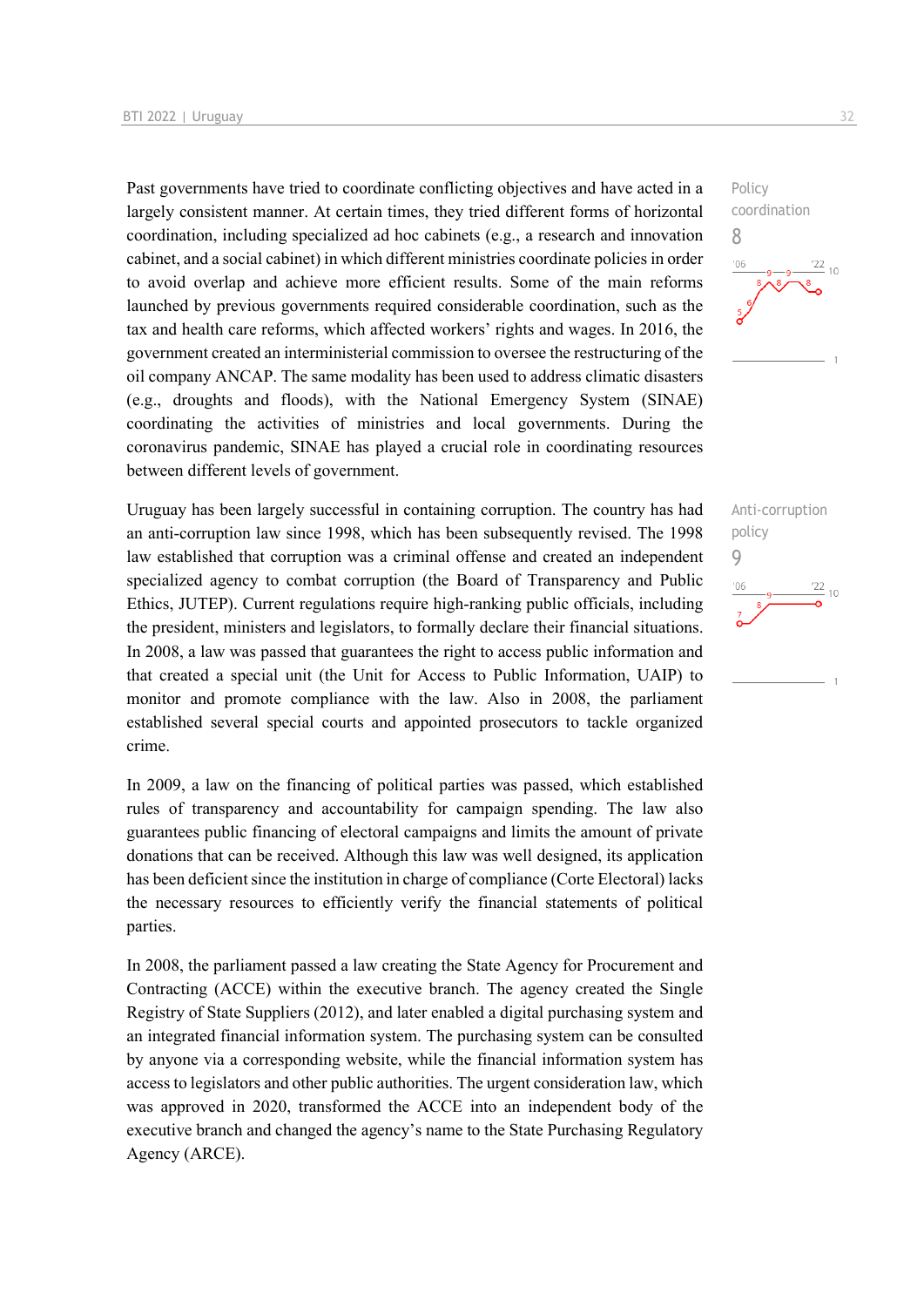### **16 | Consensus-Building**

Consensus on democracy is unanimous in Uruguay. Furthermore, democracy works in a highly consensual manner, with broad agreement on important issues. This consensus is evident in the way the political system has approached various policy issues. During his second term, President Vázquez invited the leaders of the opposition parties to examine relevant issues such as public safety or oil exploration. The new president, Lacalle Pou, expressed in his inauguration speech his willingness to work with the opposition party and during the first year of the pandemic he held personal meetings with leaders of the Frente Amplio. When the coronavirus pandemic forced the suspension of the departmental and municipal elections on May 10, the political parties together voted to pass a law that gave the Corte Electoral (Electoral Tribunal) the power to set a new date (September 27, 2020). Although the political debate suggests a level of polarization, especially in social networks, the parties' programs and their legislative initiatives continue to show a high degree of convergence.

No Uruguayan political party rejects the principles of a market economy. The 2019 elections showed a wide range of programmatic agreements between the main parties in different areas of economic policies. Even so, there is a public debate rooted in different ideological views regarding the degree of state intervention in the economy, and the preferred type of fiscal and monetary policy. While there are factions within the Frente Amplio that question capitalism, their weak political base prevents them from significantly influencing policymaking. In the governing coalition, no party questions the capitalist organization of society.

There are no significant anti-democratic actors in Uruguay, whether on the extreme left or right, and when anti-democratic actors gain public attention, they are immediately condemned and isolated. In the 2019 elections, the right-wing, nationalist Cabildo Abierto party emerged, led by the former army commander Guido Manini Ríos. The new party attracted many activists from the traditional parties and quickly developed a national organization. Its voters represent 11% of the electorate, and one in four of its voters had voted for the Frente Amplio in 2014 and the rest for the traditional parties. In the second presidential round of voting, Cabildo Abierto supported Lacalle Pou and has subsequently joined the government coalition, assuming two ministerial positions (housing and public health). In general terms, the party has been a loyal partner of the president, voting in parliament for all the initiatives presented by the executive. Some of its adherents are right-wing extremists, who on certain occasions have expressed radical opinions on social media. In all cases, the party leadership has publicly censored these examples of hate speech.

Consensus on goals 10  $^{106}$  $\frac{22}{2}$  10

Anti-democratic actors 10 $^{206}_{-0}$  $\frac{22}{2}$  10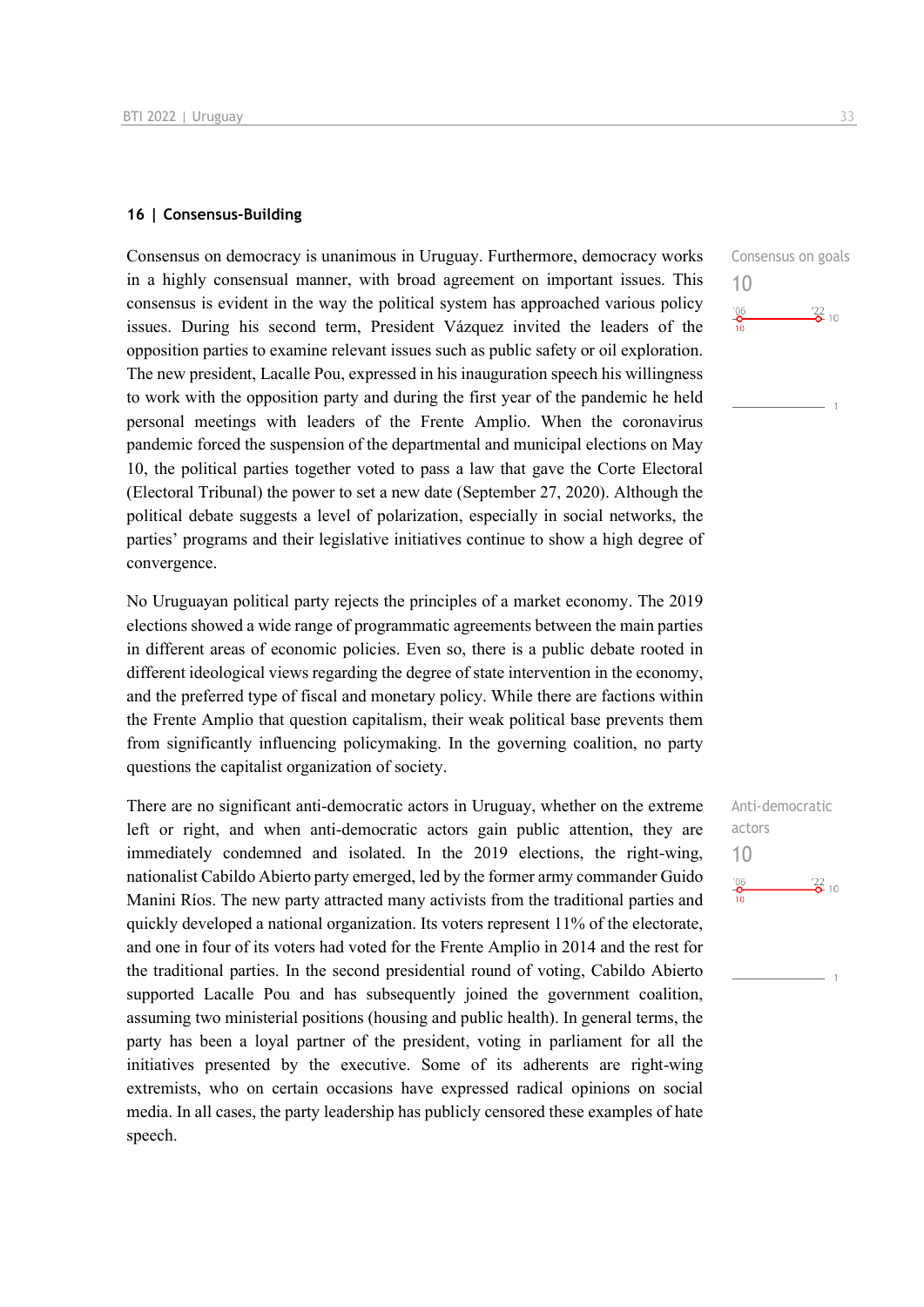Uruguay has no relevant regional, ethnic or religious conflicts. Class or distributive conflict is the only cleavage that is active and reflected in the political system. The political leadership manages to maintain the conflict inside the rule of law, avoids excessive or violent demonstrations, and expands consensus across the dividing lines

Uruguay, its leadership and its political parties have a long tradition of civil society participation in political debates at almost all stages. In a number of fields, particularly with respect to social policies, participation has even been institutionalized. The 1966 constitution, for example, established that the board of directors of Banco de Previsión Social (BPS), the agency in charge of social benefits (e.g., pensions, unemployment insurance and occupational health insurance), had to include social representatives (one representing employees, another representing employers and a third representing retirees). Since 2006, the election of these representatives has been carried out at the national level and under the regulations of the Electoral Tribunal. This model was applied in other areas of public policy. The education law approved in 2008 established the presence of teachers' representatives in the central governing councils of the education system and in the specific councils (primary, secondary and technical education).

In addition, Uruguay has an institutional framework that requires investors in projects that potentially affect the environment to assess the environmental impact of the initiative and to establish two public forums to consult affected groups. In general, these events are attended by well-organized groups concerned about the environmental impact of companies. To further promote participation, the parliament passed a law in 2009 that created a third level of government (municipal councils) and a mayor in cities with a population of more than 5,000. A law passed in 2014 established the possibility to create municipalities in towns with more than 2,000 inhabitants.

Left-wing governments (2005–2020) prioritized social participation in the formulation and implementation of policies, creating forums for debate on public policy reform processes (National Dialogue for Social Security, 2006–2008; National Congress of Education, 2007–2008; Dialogue for National Defense, 2007–2008).

The new government led by Lacalle Pou has not shown such a determined commitment in this regard. Even during his first months in office, Lacalle Pou managed to pass a reform of the educational system that eliminates the participation of teacher representatives in the specific councils (primary, secondary and technical), reducing social participation in the Central Directive Council. However, the government's public health response to the pandemic strongly emphasized the

 $\frac{22}{2}$  10

 $\frac{22}{9}$ - 10

Cleavage / conflict management

Civil society participation

9

10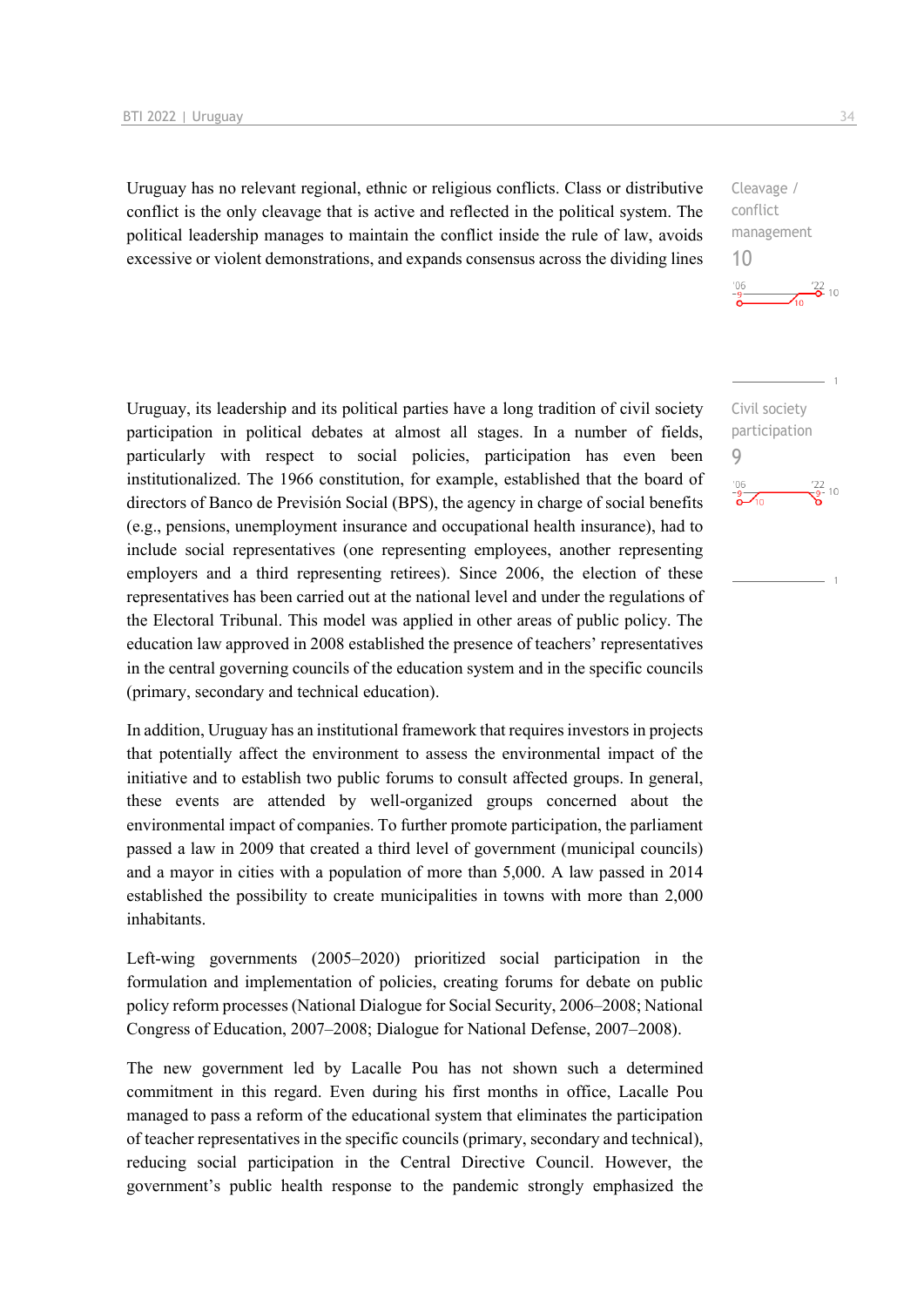individual responsibility of citizens. "Responsible freedom" was the president's preferred concept for involving citizens in self-care policy. This idea was very well received, because it contrasted with the confinement people experienced in countries that opted for a lockdown (e.g., Argentina, Chile, Italy and Spain) and that the television news showed daily. The autonomous initiatives of civil society organizations (e.g., soup kitchens) were occasionally supported, but not sponsored or promoted, by the government.

The reconciliation between victims and perpetrators of past crimes has been one of the most challenging issues for the Uruguayan political system. The amnesty law (Ley de Caducidad) passed shortly after the end of the dictatorship failed to solve this problem, as it never achieved consensus. Thus, the issue has reemerged repeatedly over the last 30 years. In 2000, President Batlle created the Commission for Peace, intended to obtain information about kidnapped children and the remains of missing people. The leftist governments changed the executive criteria to apply the amnesty law, allowing the judiciary to prosecute some crimes, with the result that a number of civil and military criminals were jailed. After the Supreme Court declared the amnesty law unconstitutional, the legislature passed a new law in 2011 that established that those crimes were non-lapsable crimes against humanity. However, this law was declared unconstitutional by the Supreme Court, because the parliament cannot override a law (and thus nullify its consequences), it can only repeal a law. Today, the victims of the dictatorship present their claims before the courts. The cases are subjected to criteria applied by judges regarding these events or are not considered crimes against humanity. Some claims progress but others remain stalled. President Mujica (2010–2015) tried to convince the public that the real solution to the problem will come with time and the death of all actors from that period. This view is not satisfactory to the families of the victims who demanded that the ruling party act with greater determination on the issue. President Vázquez (2015–2020) took up the issue and formed a new peace commission composed of people committed to human rights, although no relevant progress was made.

The new government has promised to continue searching for the remains of detainees who disappeared and not to obstruct the work of the judges.

Reconciliation 9 $\frac{22}{10}$  $^{\prime}06$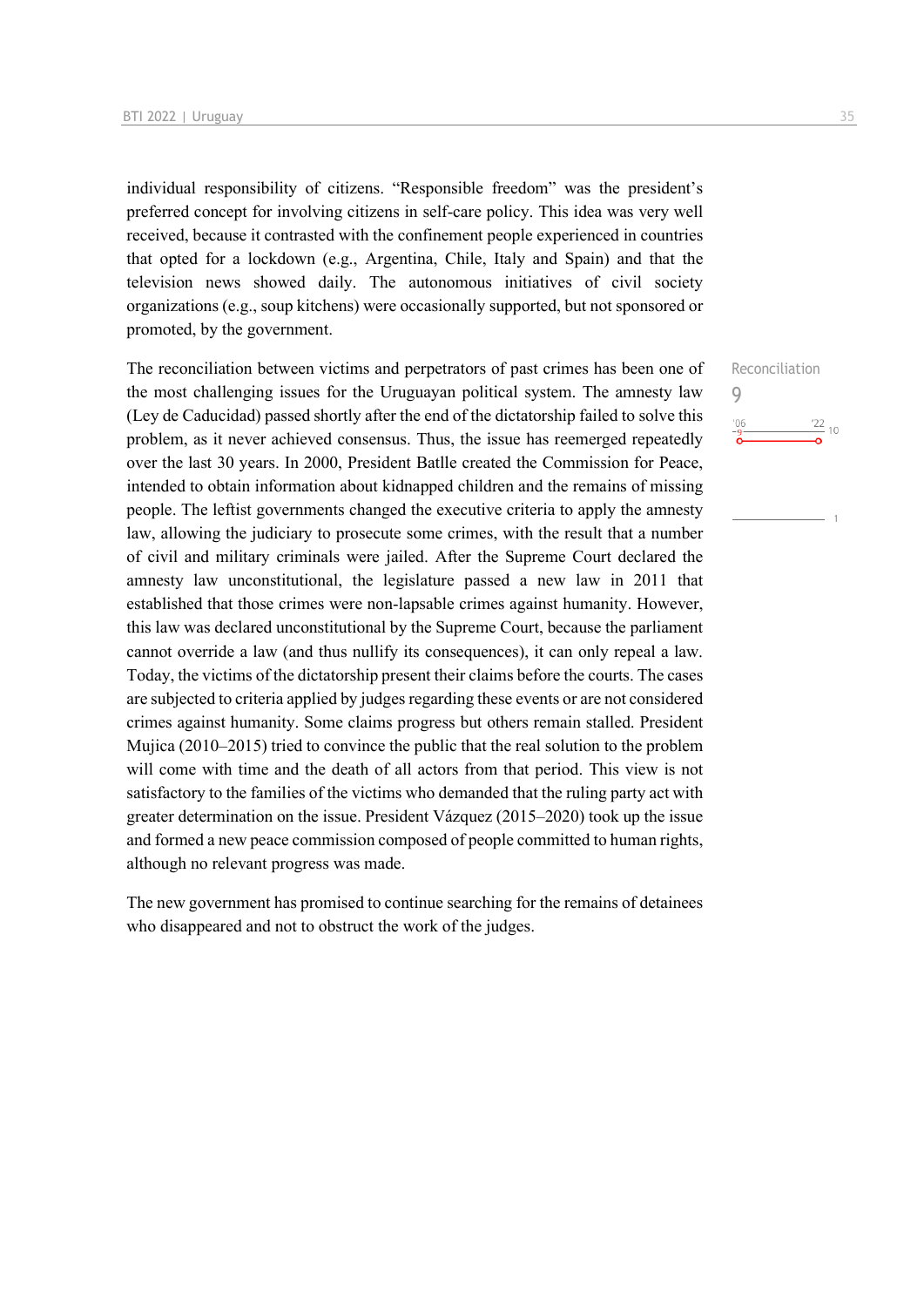### **17 | International Cooperation**

Due to its small size, Uruguay is a relatively dependent country that prefers to cooperate, although international cooperation is not a sine qua non factor for its development. Since 2018, Uruguay became non-eligible for a number of funding sources. Dozens of countries and multilateral agencies provide aid, but the most relevant are the Inter-American Development Bank (IDB), the World Bank, the European Union, Spain and Japan. In 2010, the Uruguayan Agency for International Cooperation (AUCI) was created. A report by AUCI, released in 2019, states that in Uruguay there were 505 international cooperation initiatives worth \$141 million.

The Uruguayan political leadership has made well-focused use of international assistance, in accordance with its long-term strategy of development and its domestic policy agenda, focusing the aid on environmental issues, gender issues, cultural development, human rights and the promotion of R&D. The previous and the current governments have made efforts to improve the coordination of programs between different state levels and efficiency in the use of resources gained by international cooperation.

During the coronavirus pandemic, Uruguay requested financing from the Inter-American Development Bank in order to create the Coronavirus Solidarity Fund. This money was used to reinforce the health care structure (intensive care beds and a specialized hospital) and to support various initiatives related to scientific development. The economic authority stated in December 2020 that the government could resort to new contingency loans to finance the purchase of vaccines.

The Uruguayan government is considered a credible and reliable partner by the international community. The country has built a reputation for respecting commitments, contracts and the rule of law, which was reflected in the solutions to the financial crisis of 2002 and the dispute with Argentina over pulp mills in 2010. As a consequence of being perceived as a reliable partner, FDI grew between 2005 and 2015, and Uruguay obtained many benefits, including the maintenance of the investment grade status until the present. In addition, Uruguay has signed international treaties relating to the protection of human rights. These include the International Covenant on Civil and Political Rights; the International Covenant on Economic, Social and Cultural Rights; the International Convention on the Elimination of All Forms of Racial Discrimination; the Convention on the Elimination of All Forms of Discrimination against Women. With the return to democracy in 1985, parliament ratified the Pact of San José de Costa Rica (OAS) regarding the protection of life and human rights. Regarding the environment, Uruguay has signed the Kyoto Protocol and has ratified its subsequent amendments as well as approving in parliament the Montreal Protocol on the Ozone Layer.

Effective use of support 10  $^{206}_{-0}$  $\frac{22}{2}$  10

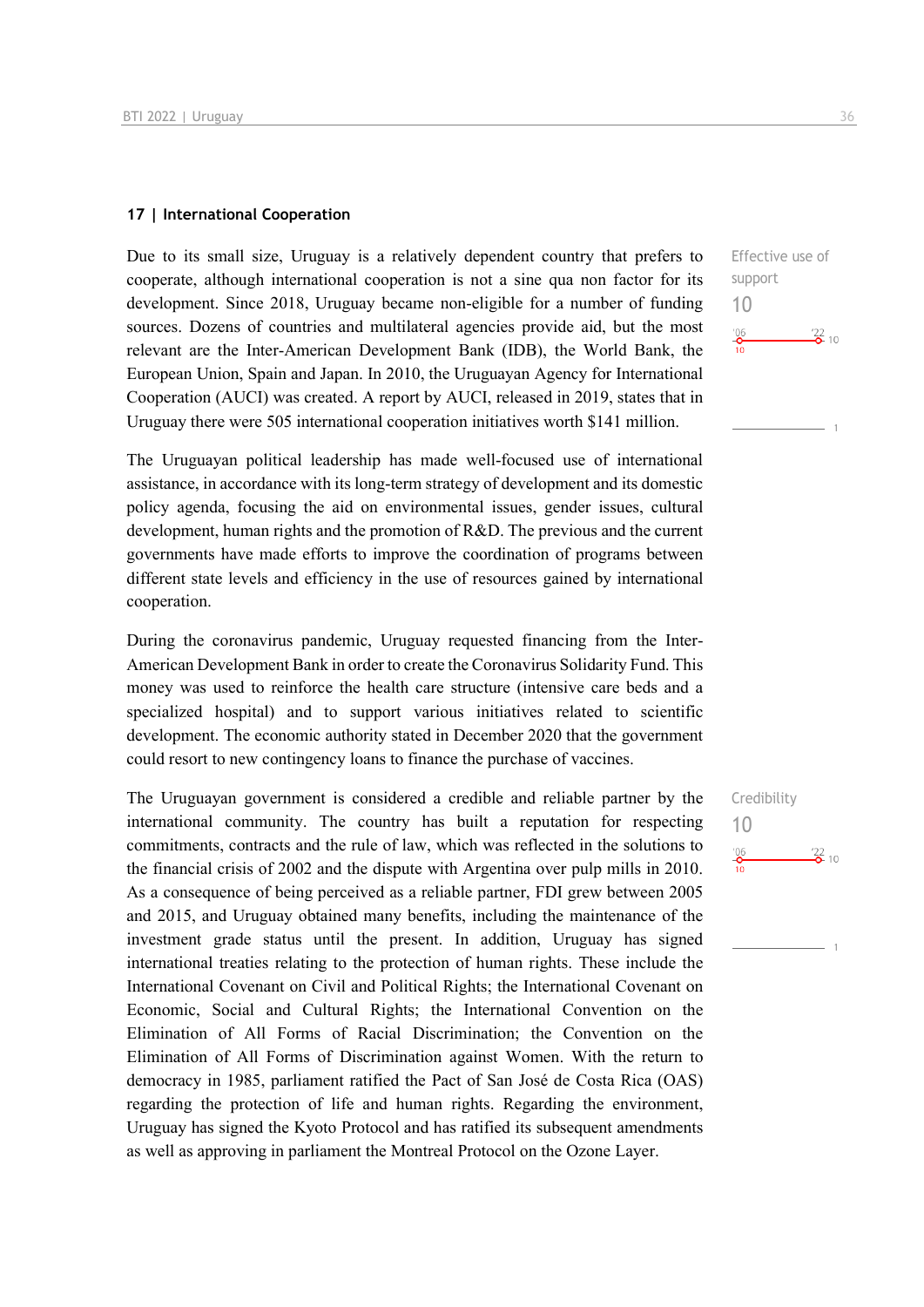Another proof of its reliability as an international partner has been the recent exclusion of Uruguay from the list of countries accused of being tax havens by the European Union (gray list). This decision is the result of a proactive policy of the Uruguayan government for modifying some rules related to the banking system and demonstrating willingness to cooperate with different international actors.

The coronavirus pandemic has not affected Uruguay's international reputation. In March 2020, Uruguay issued public debt, and the markets acquired the bonds in record time at interest rates and terms beneficial to the country. Over the first eight months of the pandemic, numerous agencies, media outlets and governments around the world highlighted Uruguay as an example of good performance in responding to the coronavirus pandemic.

During a recent Mercosur summit, President Lacalle Pou proposed relaxing the rules that prohibit the countries of the bloc from signing agreements with third countries. The Uruguayan government believes that based on its international reputation, the country could reach free trade agreements with China, the United States and possibly the European Union. Despite having the support of Brazil and Paraguay, the proposal was not successful – for now – due to Argentina's rejection of it. Previous Uruguayan presidents tried to achieve the same goal and were systematically blocked by the main members of Mercosur. Only in 2002 did Uruguay manage to sign a bilateral free trade agreement with Mexico.

The Uruguayan political leadership has always shown a strong predisposition to cooperate with neighboring countries, reflected in the country's participation in most international or regional initiatives. Uruguay was a founding member of the United Nations, the Organization of American States (OAS) and Mercosur. In particular, the country strongly promotes regional and international integration, not only supporting Mercosur but also looking for trade agreements outside the region.

Regarding its relationship with neighboring countries, Uruguay has tried to develop solid cooperative relations, independently of the ideological tendencies of the respective governments. When Mauricio Macri assumed the presidency of Argentina, President Vázquez had no problem maintaining a friendly relationship with that country. Similarly, Uruguay's new president, Lacalle Pou, has had no difficulty in developing a friendly bond with Argentine President Alberto Fernández, despite the ideological differences that separate them.

In addition, in January 2021, Lacalle Pou began to work together with Brazilian President Jair Bolsonaro to make Mercosur more flexible in order to enable individual member states to conclude bilateral agreements with extra-regional countries. The new government's agenda includes a more determined position of censorship toward the Venezuelan government and a more intense relationship with the countries that make up the Pacific Alliance.

Regional cooperation 10 $\frac{106}{10^{9}}$  $\frac{22}{2}$  10